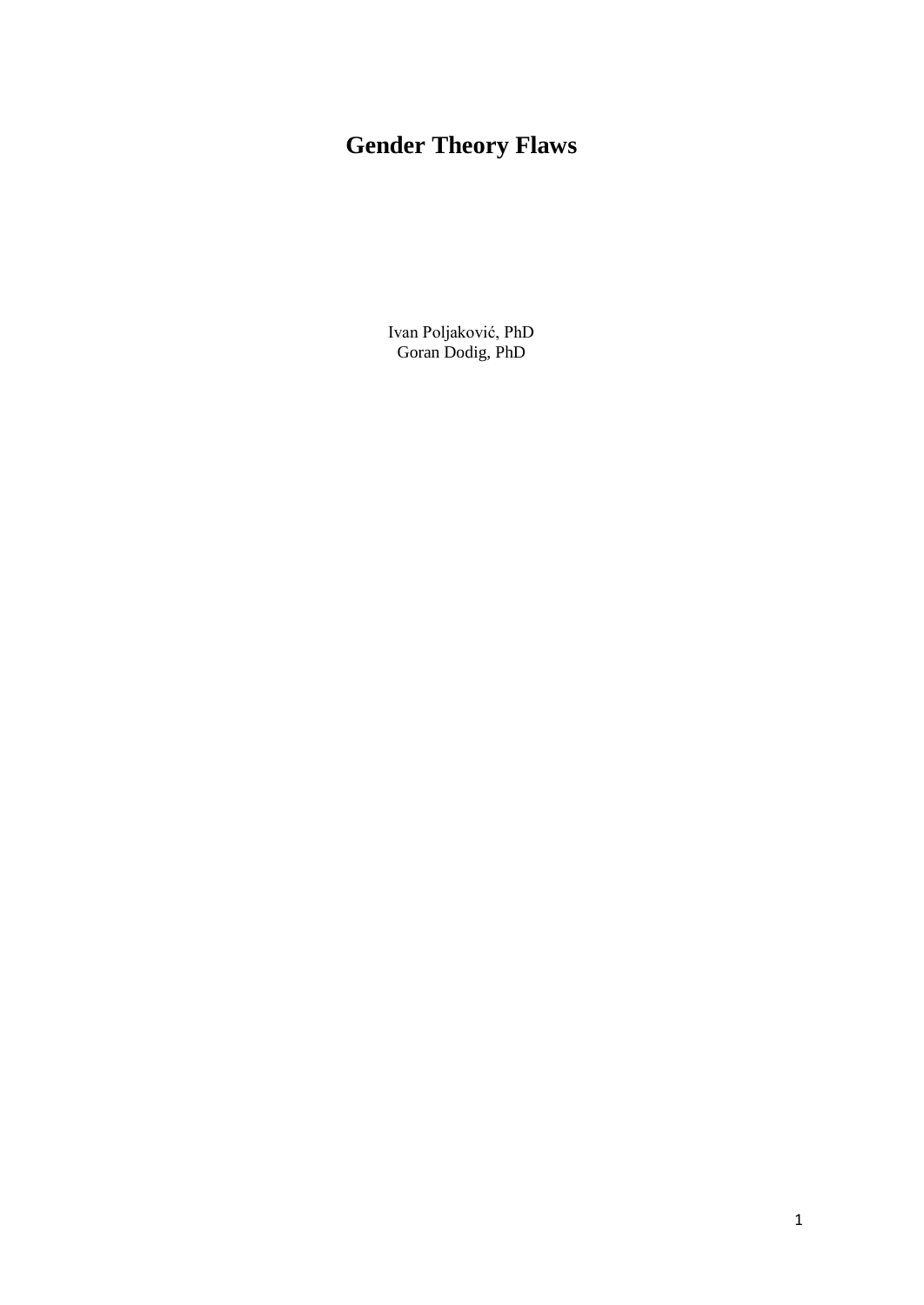# **Abstract**

Gender theory developed within the feministic and LGTB field of studies in the 1970s, and was later accepted by other disciplines within the arts and social sciences. Today it is studied as an interdisciplinary science. Gender theory has developed a system of values from which it follows that sex as a biological determinant does not have a major influence on gender; moreover, it is created through the process of socialization and culturation, often due to pressure from a patriarchal society. Thus, gender is a social construct, not a biological condition. This paper provides a critical analysis of gender theory, and it demonstrates that gender theory has no foundation in empirical science, which is an unavoidable factor in the research of human sexuality.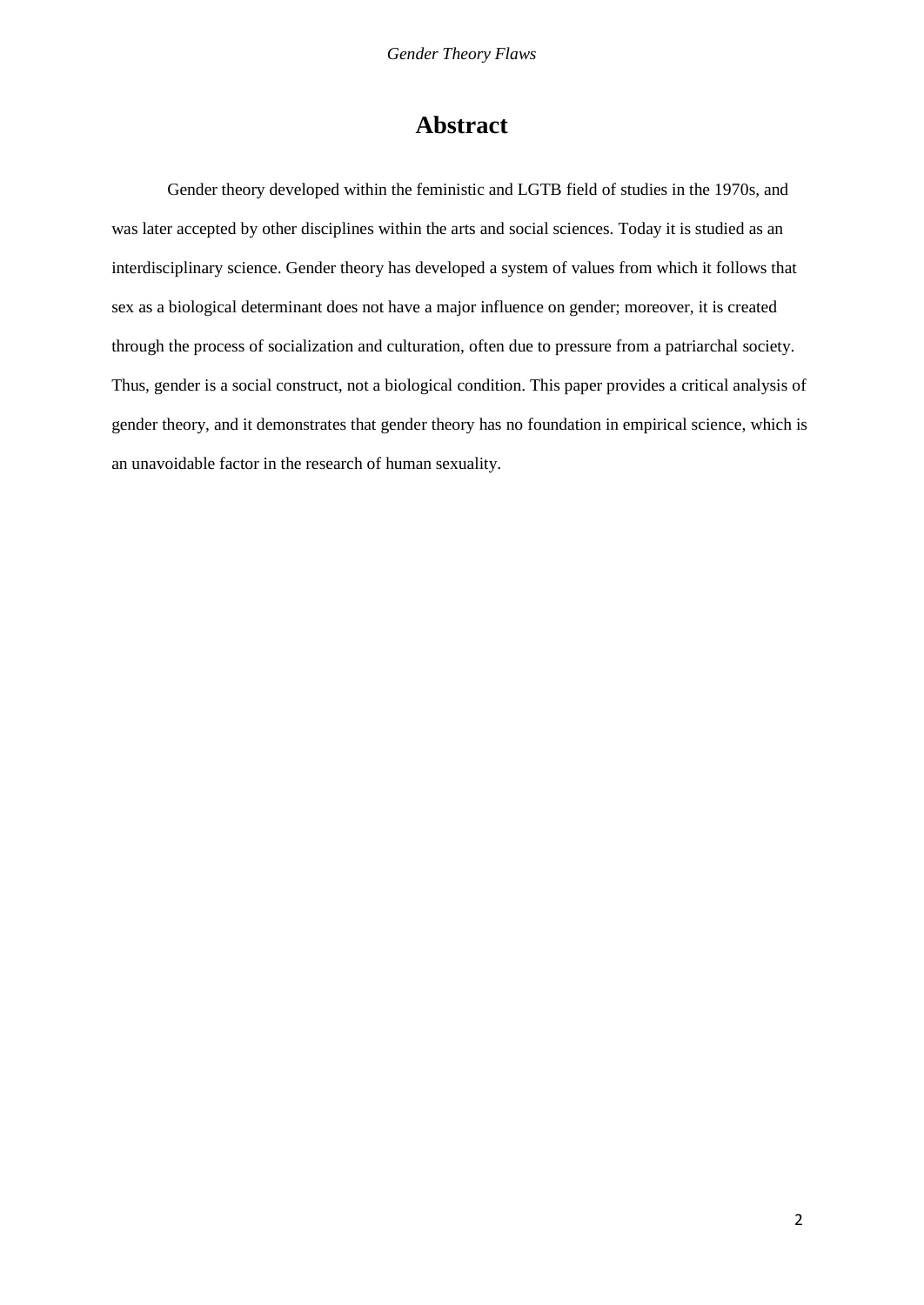### **Introduction**

In this paper we shall provide a critical analysis of gender theory, with the intention of initiating an open dialogue based on scientific facts. The emergence of gender theory is connected with the feminist and lesbian, gay, bisexual, and transgendered (LGBT) studies that were introduced at many universities across the USA in the 1970s. Its concepts, methods, and research subjects are still a matter of controversy, and it is impossible to give a definition that would be applicable to all gender studies. For this reason, we shall focus on its main protagonists and their theories.

Gender theory, which spread in the 1990s, particularly in the USA, is being promoted by many scholars from humanistic and social science fields. Many academic journals have published a number of articles promoting gender theory. Behind this array of scientific papers are scientists who have gained a reputation in their field of study.

## **Gender Theory: A Brief Overview**

As the forerunner of gender theory, Alfred Kinsey published his research on male and female sexuality in two books: *Sexual Behavior in the Human Male* (Kinsey, Pomeroy & Martin, 1948) and *Sexual Behavior in the Human Female* (Kinsey, Pomeroy, Martin & Gebhard, 1953). These two books became bestsellers in America overnight, and have uniquely influenced the shaping of public opinion about human sexuality. Kinsey's research pretended to establish how people behave in sexual life, and so defined what is normal in sexual behavior.

Meanwhile, a psychologist, John Money, from the prestigious Johns Hopkins University, who conducted his first research on hermaphrodites (Money, 1951), began to develop his own theory about human sexuality. The people he studied were born with both male and female biological characteristics. From his studies Money concluded that people, regardless of sex, identify themselves with the assigned gender and later keep the assigned gender as boys or girls, according to the way they were modified. Consequently, according to his theory, gender is an autonomous psychological phenomenon independent of sex, genes, or hormones; moreover, it is ineradicable and permanent (Money, 1961). According to Money, it is perfectly logical to suppose that all people, in the same way as hermaphrodites, are sexually neutral at birth (Money, 1963). In other words, Money asserted that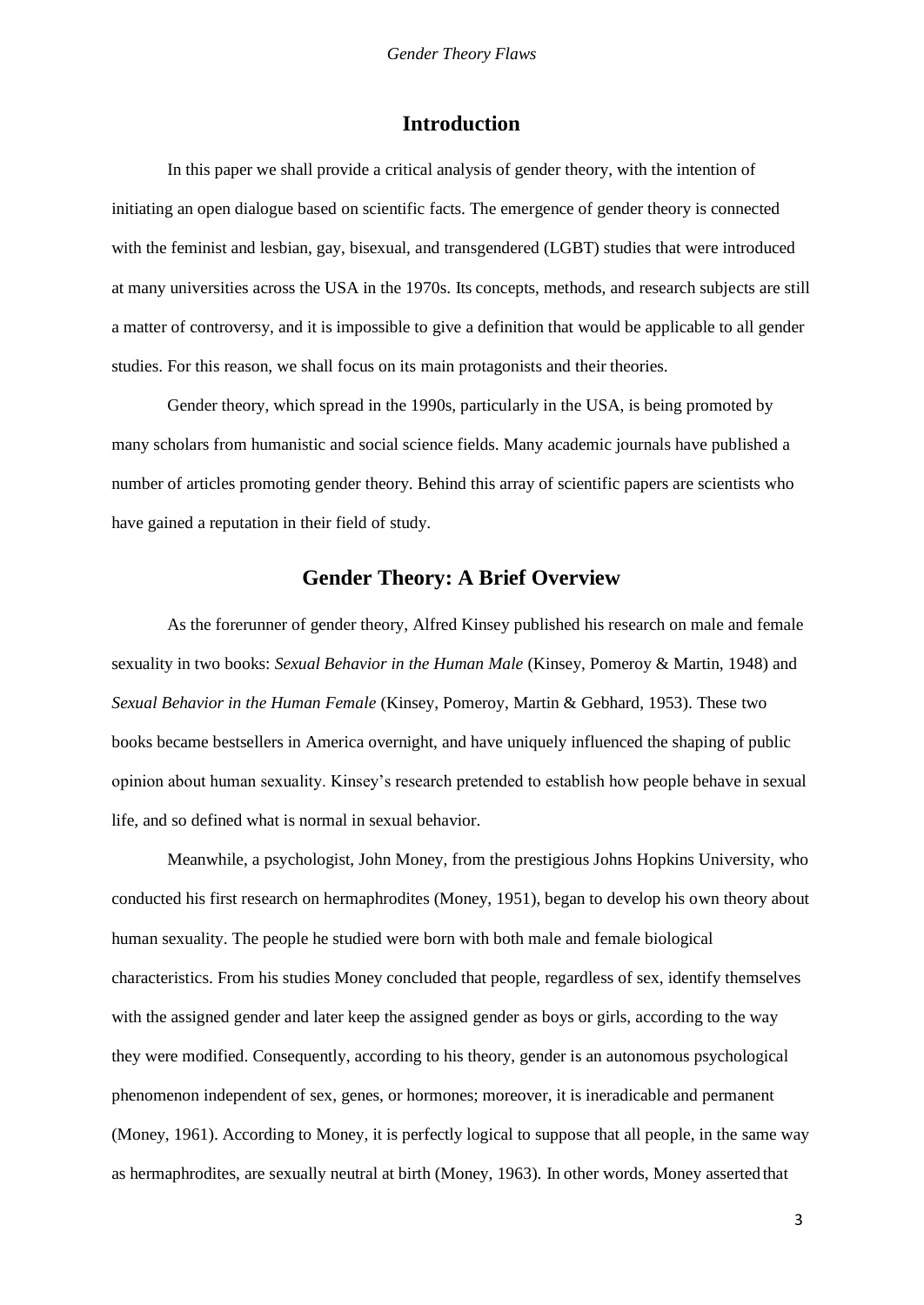sex, as a biological determinant, does not play an important role in determining the gender, which is assigned at birth, and then reinforced by socialization and life experiences. Up to the 1950s the term "gender" was exclusively used as a grammatical term that indicated male, female, and neutral form. However, Money began to use this grammatical term in a completely new context, and so he introduced the term gender identity.

Soon after, feminists took hold of Money's ideas. Accordingly, Kate Millet, in her book *Sexual Politics,* wrote that there are no differences between male and female sexes at the moment of birth because psychosexual personality (a term taken from Money) is something that is learned after birth (Millet, 1969). Nevertheless, the groundwork of feminists' theories about sexuality was established by French writer and philosopher Simone de Beauvoir in her book *The Second Sex*  (Beauvoir, 1949). In the book she claims: "One is not born, but rather becomes, woman" (Beauvoir, 1949, p. 301). For her, gender is a "constructed" category. A woman becomes a woman under the pressure of cultural surroundings, and that pressure surely does not come from "sex." This binary category of male/female, which is so rooted in society, is guilty for all the injustice and discrimination of women (Beauvoir, 1949).

Michael Foucault was a French philosopher whose life and work became a strong model for many homosexuals, lesbians, and other intellectuals of similar sexual orientations. According to Foucault, the West has placed a "never-ending demand for truth," and it is up to us to find out the real truth of sex. In fact, it is not up to us, but on sex itself to tell us the truth, which was suppressed by patriarchal society (Foucault, 1978, p. 77). He states that the bourgeoisie is responsible for everything; that is, it is hiding the truth because of its conscience about decency. Foucault explains that it is no more a question of sex as representing nature, but of sex as history, as signification and discourse (Foucault, 1978). It is this new idea that sex should be defined through discourse which had a great influence on gender theorists who criticized western culture for classifying humans into male or female on the base of reproductive organs.

Judith Butler, one of the most famous feminist theorists, in her work *Gender Trouble* (Butler, 1990) contributed to the development and flourishing of gender theory in scientific circles in the last two decades. Butler claims that by the deconstruction of binary male/female gender, and unmasking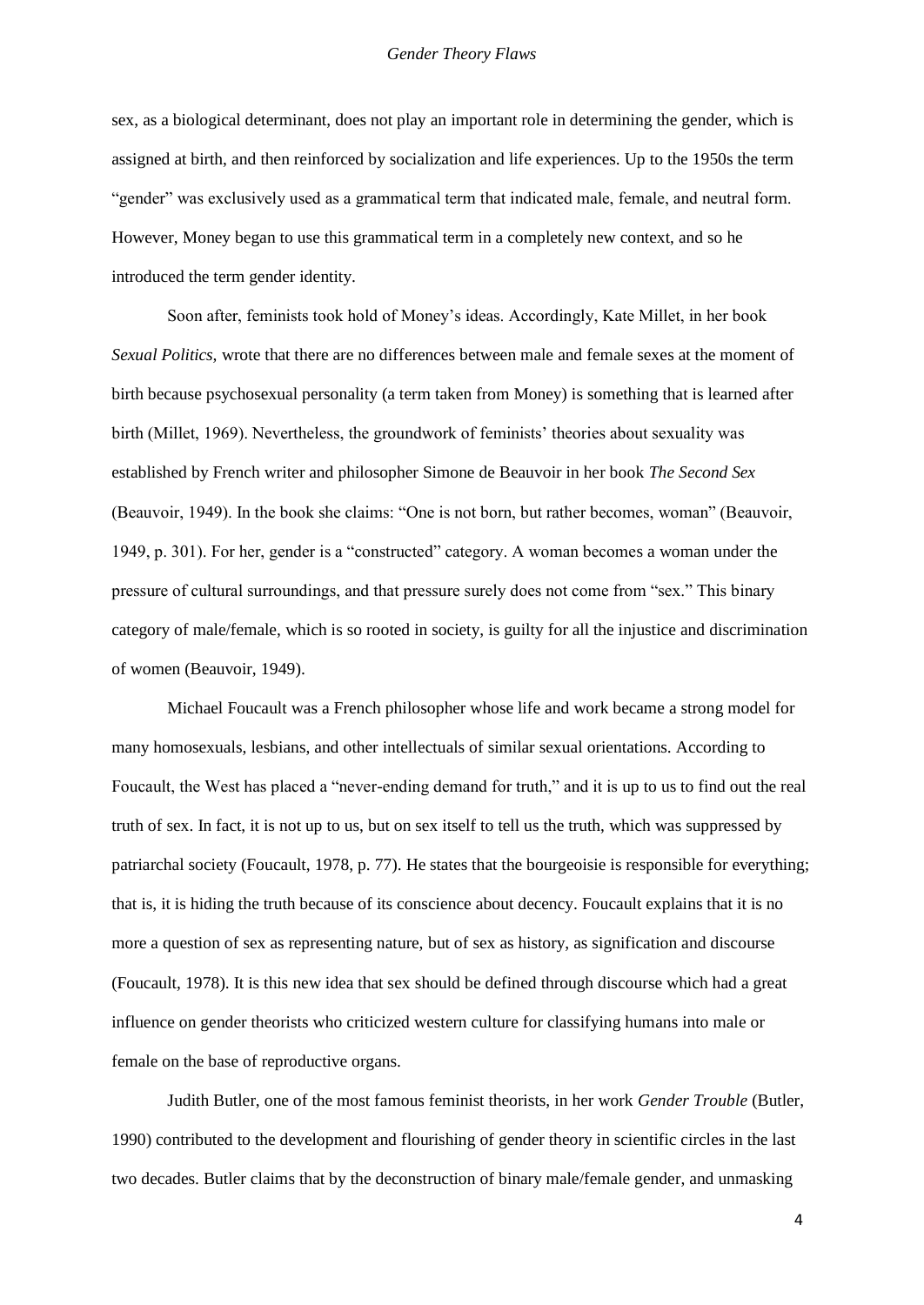of traditional thinking of gender, a new equality could be reached where people will not be restricted by their masculine and feminine gender roles. For Butler, gender should be seen as fluid and variable. For her, real equality is impossible if men and women are fundamentally different and separate entities. In this regard Butler is different from those feminists fighting for equality between men and women who emphasize the differences between the sexes.

Conventional theory asserts that our sex (male/female) determines our gender (masculine/feminine), which causes the attraction towards the opposite sex. Butler, however, argues that our gender is not a core aspect of our identity, but rather a performance, how we behave in particular situations. Our gender (masculinity and femininity) is actually an achievement, a construction, rather than a biological factor. According to Butler, we should look at gender as something "free-floating" and fluid rather than fixed (Butler, 1990, p. 6). The very root of the inequality of sexes lies in the way we perceive gender roles. That is why we need to deconstruct the way society views gender roles, which might lead to changes in political culture and so improve the position of women in society. In other words, if there were no longer conventional roles for either gender, it would not be unusual for a woman to be in a position of power at work, or for a man to stay at home and look after children. Gradually, "a new configuration of politics would surely emerge from the ruins of the old," and the patriarchal society which exists would change to become a truly equal one (Butler, 1990, p. 149).

Differences between the sexes are explained by socialization on the premise that a newborn child is a tabula rasa, rewarded and punished until it conforms to societal demands for sex-appropriate behavior (Campbell, 2002). Evidence for the substantial influence of socialization on gender identity has been based on the so-called Baby X experiment. A six-month-old baby was wrapped in a blue or a pink blanket, thus identified as a boy or a girl, and then handed to a woman to look after it for a few minutes. If the woman thought it was a girl she offered her a doll, instead of other toys, and vice versa; if she thought that it was a boy, she was looking for toys appropriate for boys (Will, Self & Datan, 1976). Thus it was assumed that humans are conditioned toward certain gender behavior from quite an early age.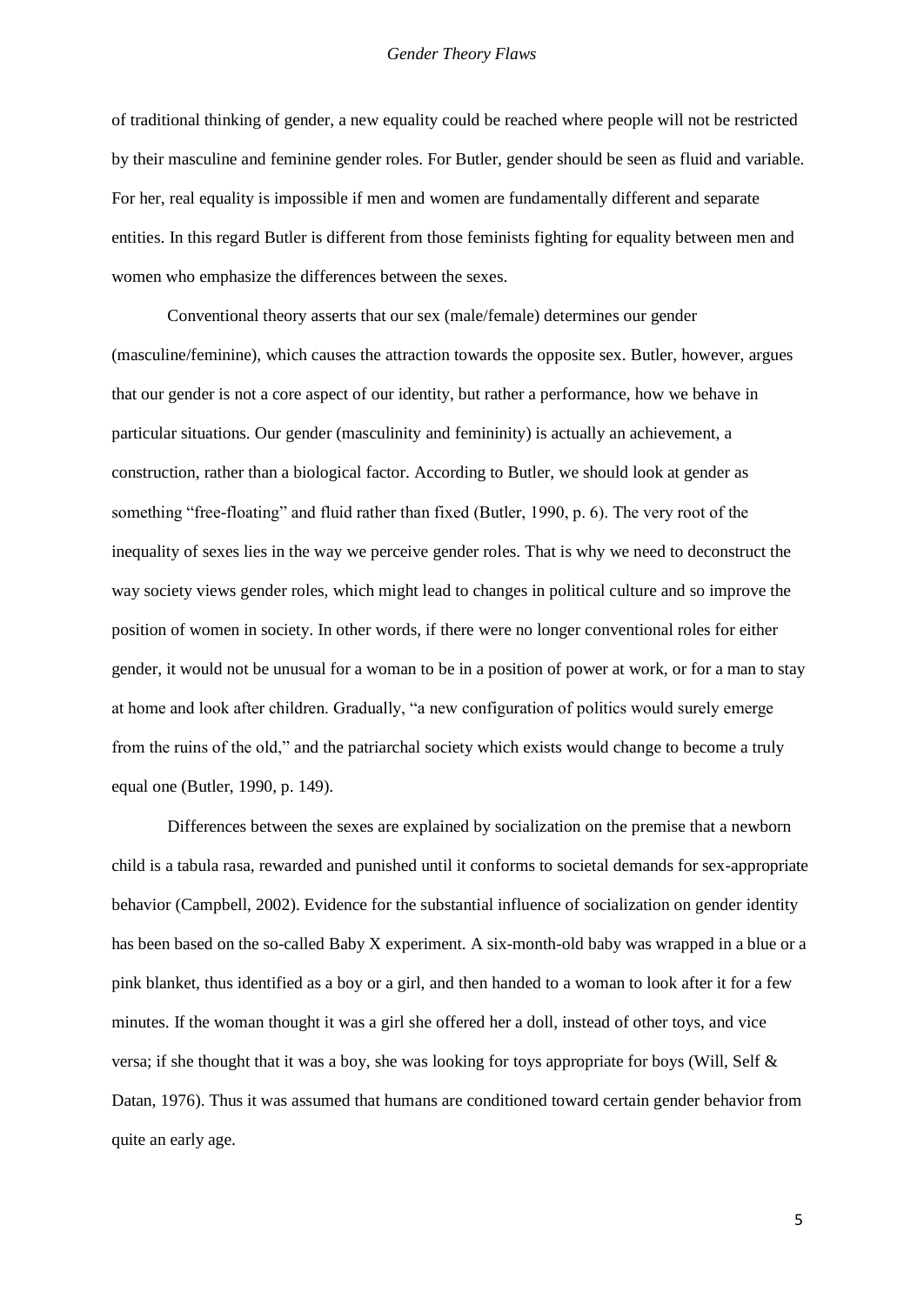This is why gender theory does not emanate from sex as a fundamental determinant, but rather from gender as a constructed feature. Gender is merely a socially constructed role, which is radically separated from any physical or biological features. With such a view of gender, one can do what is impossible with sex. Gender voluntarily becomes changeable. That fluidity—changeability of gender—says Kate Bornstein, "is the ability to freely and knowingly become one or many of a limitless number of genders, for any length of time, at any rate of change. Gender fluidity recognizes no borders or rules of gender (Bornstein, 1994, p. 52). Consequently, there is no unique essence of the term "woman," since they are a non-homogeneous and changeable affiliation, e.g. black or white women, lesbians, heterosexuals, workers, intellectuals, artists, etc., as there is no unique essence of the term "man" either (Irigaray, 1999).

In short, we could say that gender theory promotes a total deconstruction of society as we know it, that is, a society founded on the family as the basic institution, whose bearers are a woman and a man.

### **Critique of Gender Theory**

Gender theory has developed a totally new concept of the human, his social role and his sexuality, as a precondition of the emancipation of women and "constructed genders" in society. It would not be disputable, per se, if gender theory did not put at its core human sexuality, for whose correct understanding pure theorizing is not enough. Remaining only on the level of theorizing, without being able to cover particular hypotheses by empirical data produced by scientific disciplines relevant for human sexuality, gender theory remains a hypothetical construct. In this chapter we shall re-examine validity of the arguments of gender theory protagonists, and prove their defects on the basis of results of empirical research.

#### **Results of Empirical Research Opposed to Gender Theory**

The key postulate of gender theory is that sex, as a biological determinant, has no influence on gender, which is an exclusively social product, and therefore variable, volatile, and fluid, just like society itself. Hence, gender is completely independent of sex, although in a patriarchal society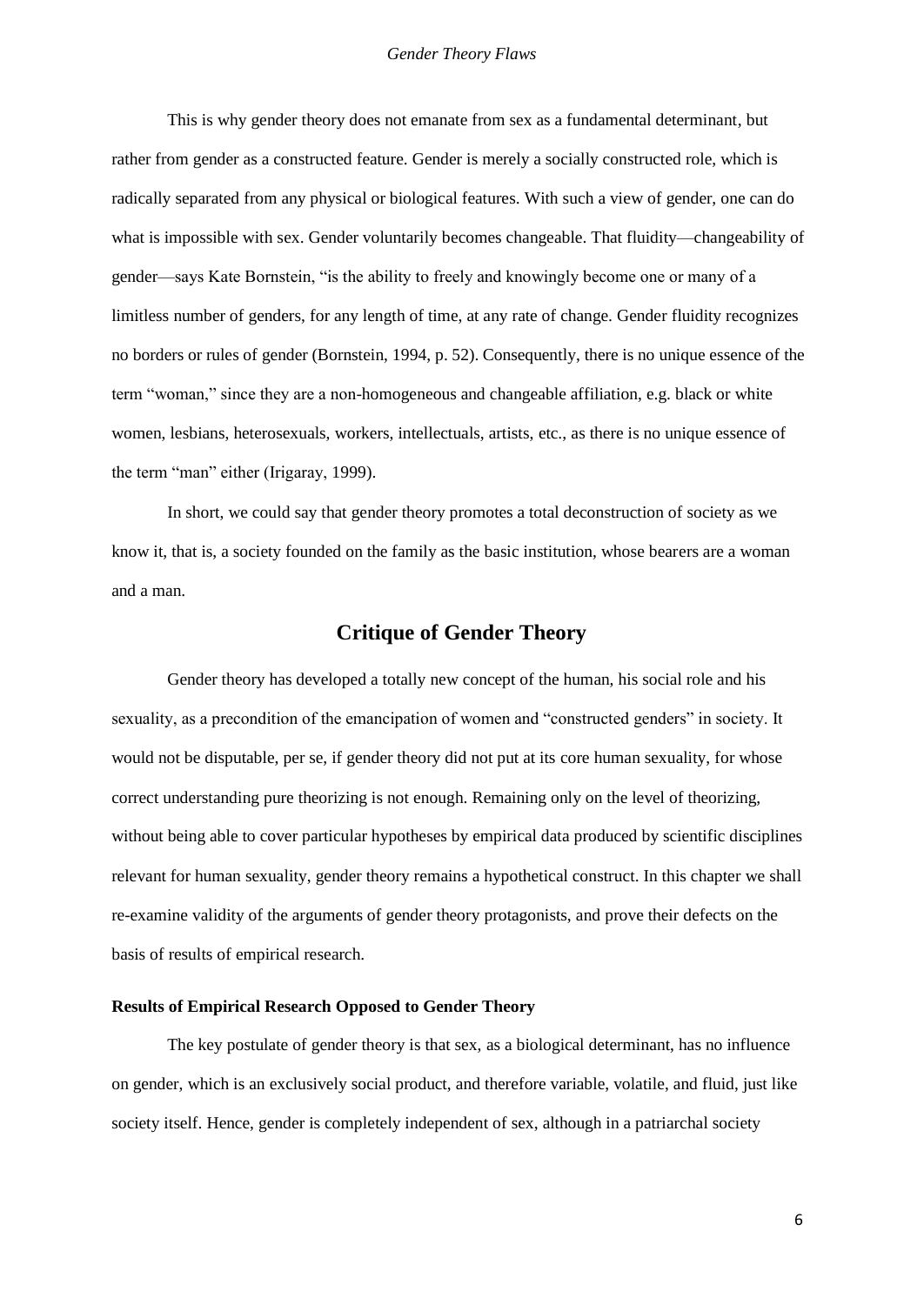children are still being brought up to adopt binary gender (male/female), which would be in accordance with biologically determined sex.

Nobody would dispute that society has influenced humans on (in)equality of sexes, human understanding of sexuality, and social roles that are taken up by men and women in particular historical and social circumstances. Nevertheless, this does not mean, nor does it prove, that a man becomes a man, or a woman becomes a woman, only because it is imposed by the patriarchal society through continuous ritual repetition of conventions as Judith Butler asserts (Butler, 1990). On the contrary, beginning with conception, the human is biologically determined as a man or a woman, and carries in himself/herself biologically determined specific characteristics such as the natural heterosexual libido, which then through social norms and socialization can be reinforced, or weakened. Of course, it does not exclude possibilities of prenatal anomalies such as hermaphrodism, or postnatal deviations such as homosexuality, etc.; however, we are here considering a psychophysically healthy infant and his posterior psycho-physical development.

The traditional studies which deal with sex differences usually concentrate on verbal and spatial abilities. However, Simon Baron-Cohen argues that for understanding human sex differences two dimensions of so-called "empathizing" and "systemizing" are very important. The capacity of the male brain is so defined that the ability for systemizing is better than the ability of empathizing, while the female brain is defined as the opposite cognitive profile (Baron-Cohen, 2002). Baron-Cohen explains empathizing as the ability to identify with another person's emotions and thoughts, while systemizing as the ability to focus on a detail or parameter of a system, and analyze the variables in the system. Hence, twelve-month-old male infants prefer to look at the videotapes with cars passing by rather than at the videotapes showing human faces. Female infants show opposite preferences (Lutchmaya & Baron-Cohen, 2002). Gender theorists will immediately respond that patriarchal socialization caused the differences. However, although socialization can affect sexuality, as we shall see later, it is not the deciding factor. It has been proven that male infants as old as one day watch mechanical movable toys longer—systems with predictable parameters of movements—than at human faces, which is difficult to systemize; and female infants do the opposite (Connellan, Baron-Cohen, Wheelwright, Ba'tki, & Ahluwalia, 2001). Certainly, particular abilities can be precipitated or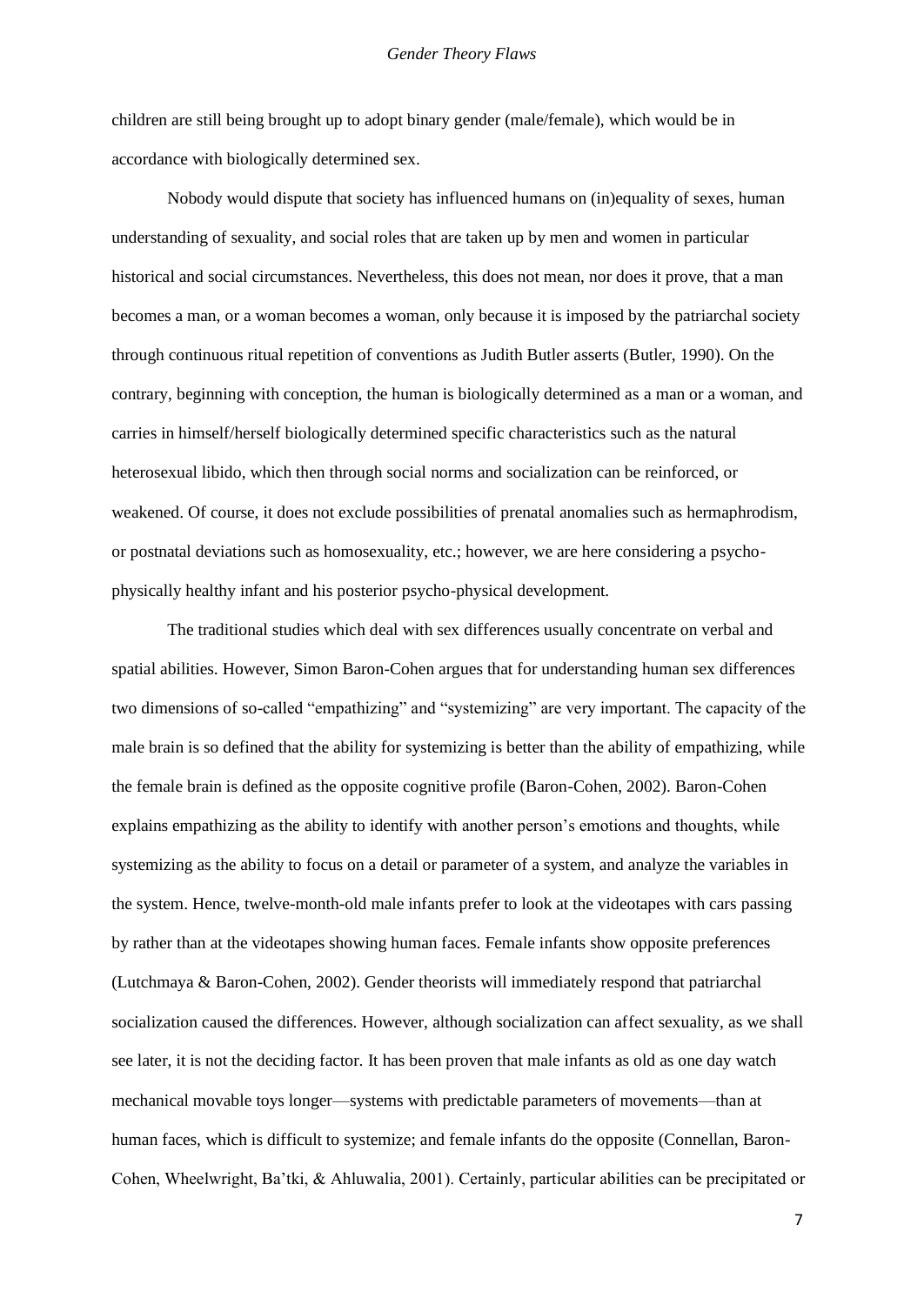retrograded through socialization, but to exclude biological determination is far from unbiased science (Eagly, 1987; Gouchi & Kimura, 1991). Eye contact, for example, of a twelve-month-old infant is inversely proportionate to that of prenatal testosterone levels (Lutchmaya, Baron-Cohen, & Raggatt, 2002). It is well known that boys have more testosterone than girls. Girls from birth onwards watch faces longer, especially human eyes, while boys rather watch non-animated objects (Connellan et al., 2001).

Researching sex differences, especially sex drive, socio-sexuality, and height as physical traits of biological sex differences, Richard Lippa (2007) examined cross-cultural patterns on an extremely large sample. He surveyed 200,000 participants from 53 nations all over the world. The results for socio-sexuality were most consistent with both biological and social structural influences that contribute to sex differences, whereas the results for sex drive and height were most consistent with biological factors as the primary cause of sex differences (Lippa, 2007). The results inevitably led to the conclusion that, although the influence of different cultures and societies on behavior of men and women is indisputable, biological traits play a crucial role on the differences between the male and female sex.

The prevailing "dogma" amongst gender theorists is that the differences between men and women are nothing else but collective and oppressive fiction. For them real biological and psychological differences do not exist, except those that are created through the discourse. "This is because humans have language, language enables discourse and it is through discourse that social reality, including gender, is constructed'' (Campbell, 2002, p. 2). However, can such a simplistic theory explain consistent differences between the male and female sex in the whole world? Lytton and Romney (1991) gathered 172 studies worldwide which dealt with research regarding the manner in which parents treat their children. Aggregate results of all those studies show that there is absolutely no difference in the treatment of boys and girls. The only difference in treatment was the sexappropriate toys they gave to their children. But as we have already seen, even few-months-old infants possess innate preferences for toys, which brings us to a logical conclusion that parents only wanted to give children those toys for which natural interest was shown.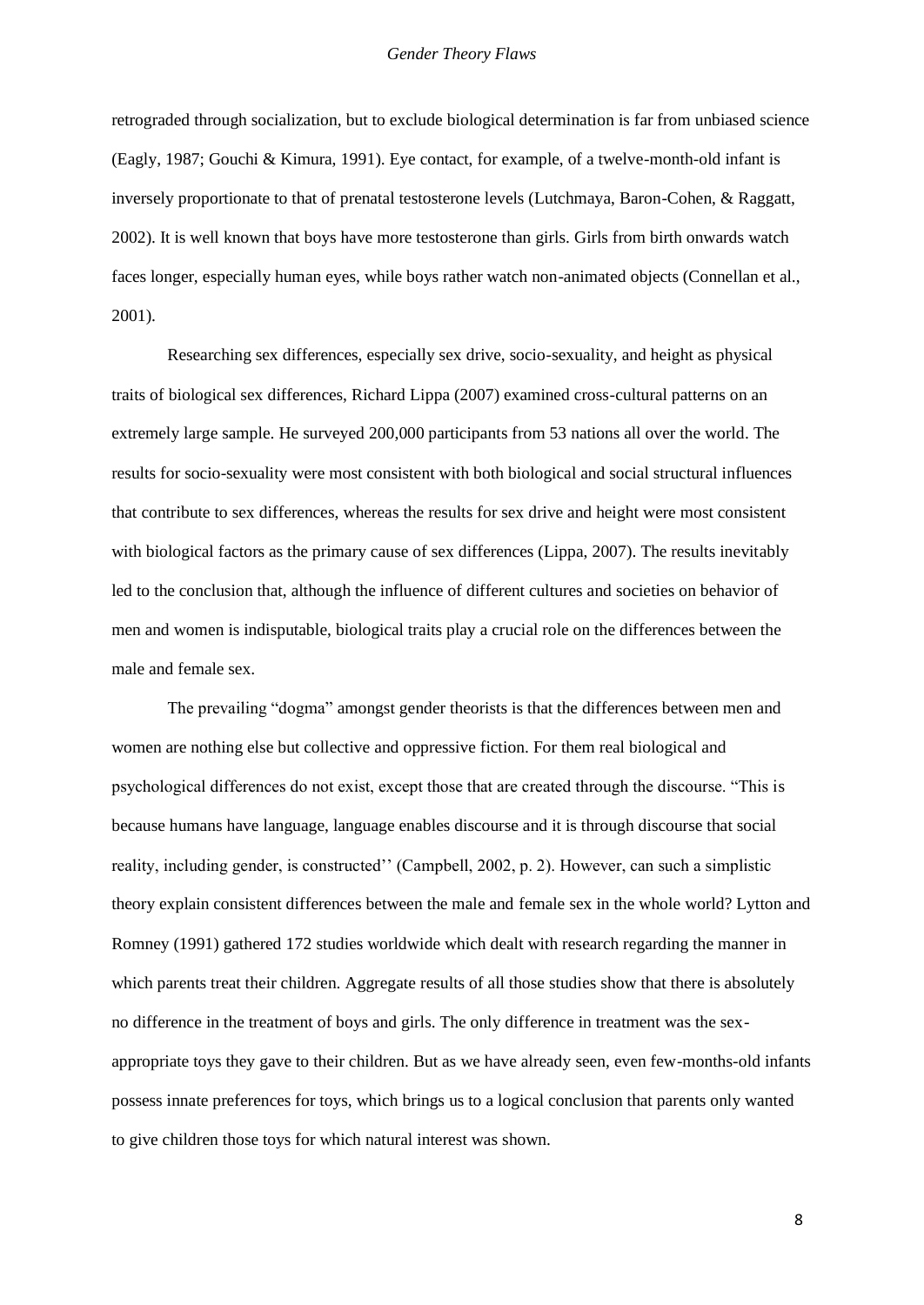If cultural and societal influences were the only ones that determine gender, as gender theorists claim, it would not be possible to come to these results based on empirical studies (and many others which cannot be presented here due to limited space ), which consistently point out differences between the male and female sex in completely diverse surroundings, customs, and stratifications.

#### **Gender Theory and Sexual Orientation**

If gender as a new category is not dependent on sex, if it is a construct of society, not a biological determinant, then every sexual orientation (homosexual, bisexual, transsexual, etc.) as a reflection of socialization is completely equal with heterosexual orientation. While gender is associated with a fluid continuum (Rothblatt, 1995), sexual orientation is related to multidimensional variability (Klein, Sepekoff, & Wolf, 1985). Such reflections may sound logical and scientifically founded at first glance; however, with further analysis we can realize that those reflections are more of a subjective and emotional nature, rather than a product of results based on objective scientific research.

#### *Pseudoscience of the Kinsey Reports*

As we stated at the beginning, the scientific work of Alfred Kinsey had an exceptional influence on the sexual revolution and gender ideology. His two works *Sexual Behavior in the Human Male* (Kinsey et al., 1948) and *Sexual Behavior in the Human Female* (Kinsey et al., 1953) became bestsellers as soon as they were published, and they later became known as the Kinsey reports. Although today even Kinsey's followers would not denote them as scientifically relevant, their influence was so great that even in Croatia many believe that there are about 10% homosexuals in the general population, while the real percentage ranges at about 2% (Jones & Cox, 2015; Smith, Rissel, Richters, Grulich, & De Visser, 2003; Ward, Dahlhamer, Galinsky, & Joestl, 2014).

This fallacy is based on the first Kinsey report about the sexual behavior of the "human male" (1948). Among others, *Sexual Behavior in the Human Male* made the following claims: 67–98% of examinees had premarital sex (p. 552), 69% of white males had sexual intercourse with a prostitute (p. 597), 50% of husbands were adulterers, 11% of married individuals participated in anal sodomy (p. 383), 50% of farm boys had sex with animals (p. 671), 95% of all participants were some kind of sex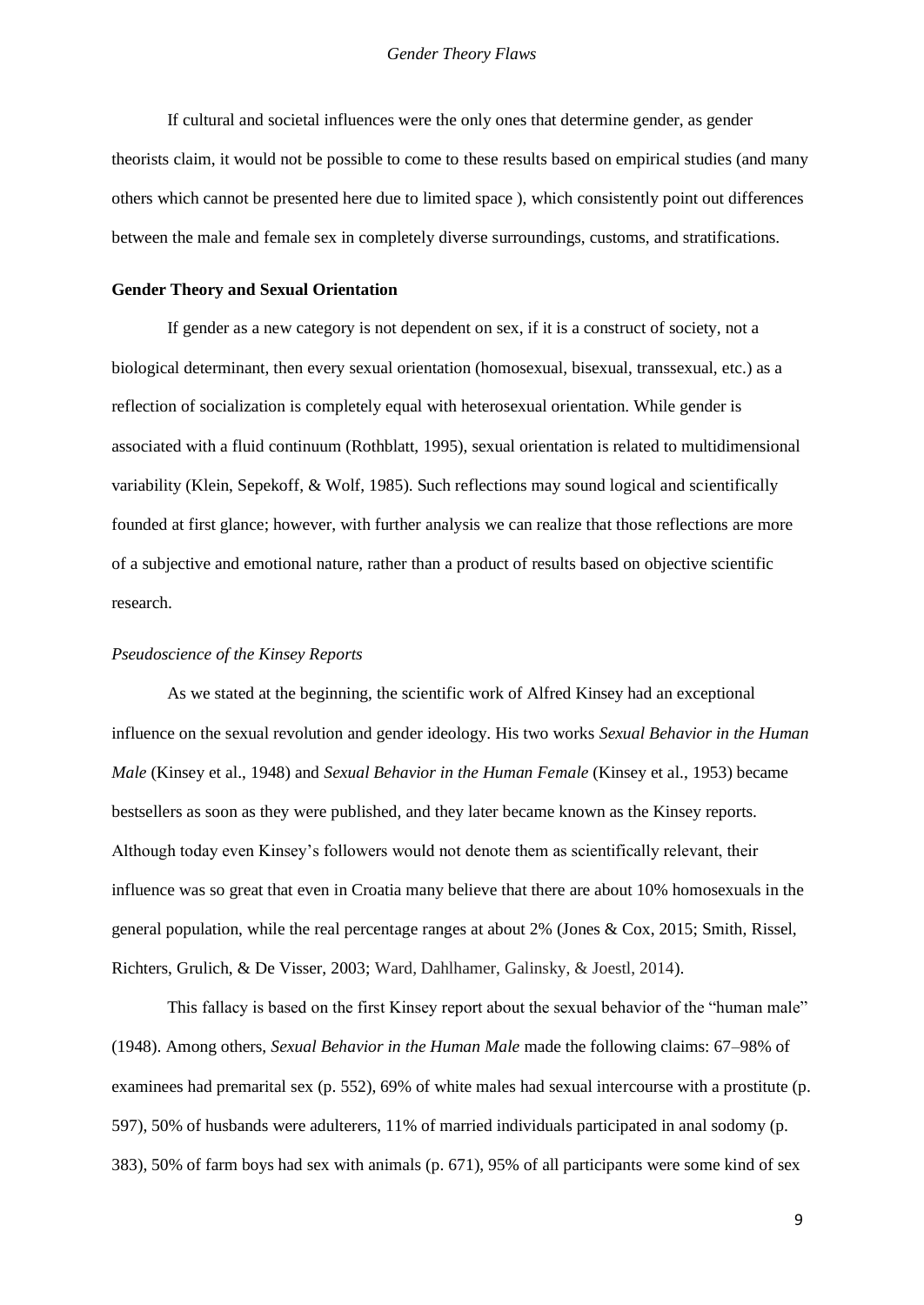offenders (p. 392), etc. In the second Kinsey report, about the sexual behavior of the "human female," (1953), 62% of women reported to have masturbated (p. 142), about 50% had premarital sex (p. 286), 55% responded erotically to being bitten (p. 678), 49% performed oral sex in marriage (p. 361), 26% committed adultery (p. 416), etc. According to the same report, an average man is bisexual (p. 470).

In short, Kinsey argued that traditional sexual behavior is actually abnormal, while promiscuity is normal, that this is what really happens behind closed doors. In his reports Kinsey advocated that all sexual behaviors considered deviant were in fact normal, while exclusive heterosexuality was abnormal and a product of cultural inhibitions and societal conditioning. Furthermore, Kinsey claimed that promiscuity was harmless, without any consequences of venereal disease. In addition, he argued that rape, incest, pedophilia/pederasty were also harmless. For him homosexuality, pedophilia, and zoophilia were an entirely normal part of sexuality of the "human male and female" (Kinsey et al., 1948). Kinsey goes even further, arguing that "nobody is really heterosexual" (Kinsey et al., 1948, p. 639; Kinsey et al., 1953, p. 450).

According to the Kinsey reports, even children are sexual beings from birth who can experience an orgasm. For the purpose of his research, he described, he perhaps even organized the molestation of several hundred children from two months to 15 years of age, to test the frequency of orgasms. Kinsey's description of a child's "orgasm" includes "extreme tension with violent convulsions . . . mouth distorted . . . groaning, sobbing . . . collapse, loss of color, fainting . . ." (Kinsey et al., 1948, pp. 160–161).

Kinsey conducted most of his research during the second World War. From 1941–1945 at least 8,327 (69%) male examinees were convicted felons, homosexuals (they were not drafted at that time), pimps, and pedophiles. After World War II, Kinsey included 1,400 convicted sex offenders, 200 sexual psychopath patients, and over 600 sexually abused boys in his research (Reisman, 2010). The number of "objective" female examinees was nothing better: out of 7,789 women, not even one was described as a normal mother. The births that were recorded during the research refer to single mothers, premarital pregnancies, and adulterous pregnancies (Reisman, 1998). Kinsey presented the sexual behavior of such a population as the sexual behavior of an "average American."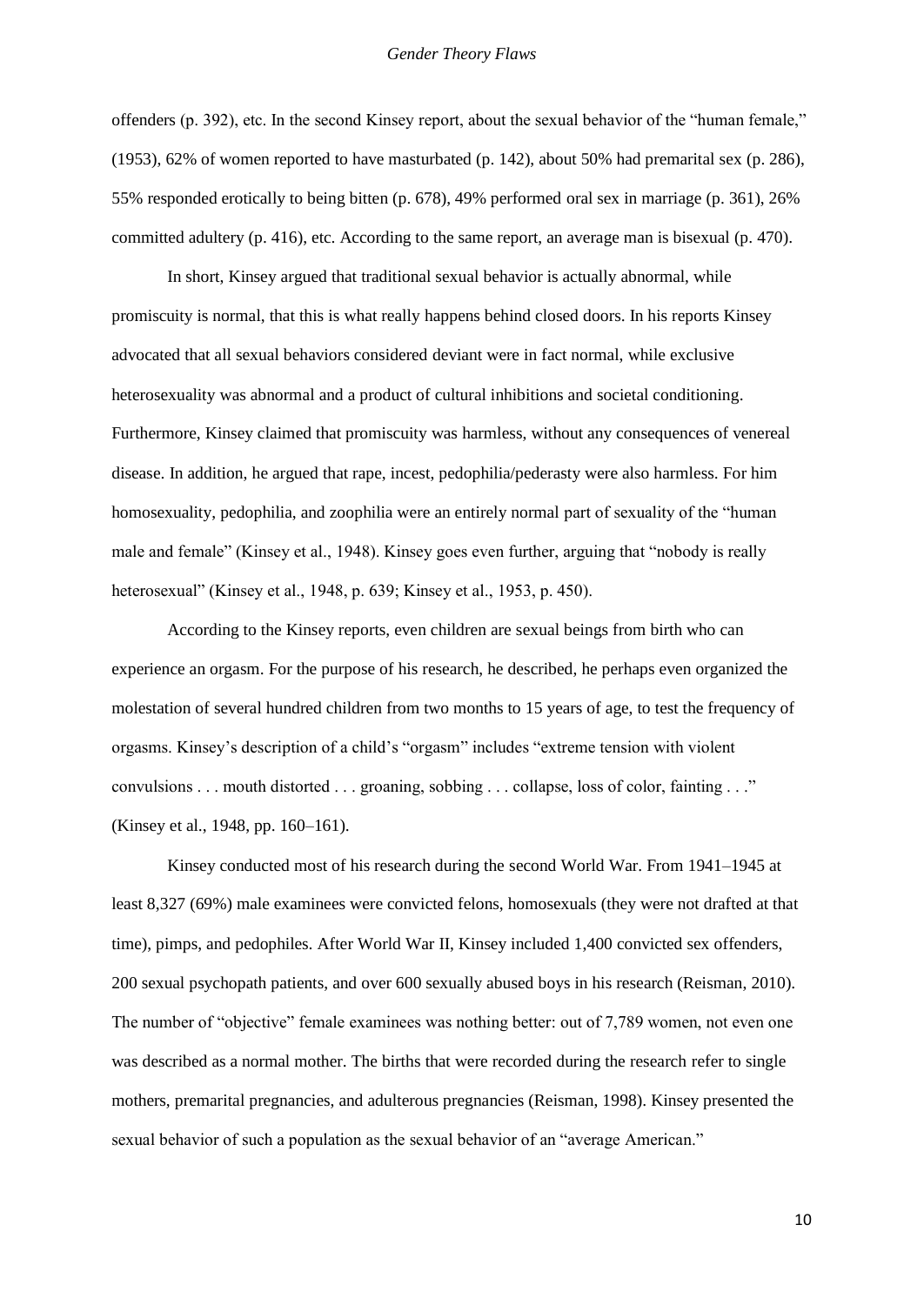The findings defining "normal" human sexuality were not based on a random, but rather targeted, sample, which compromised the validity of the whole research. Kinsey himself alluded to collaboration with the prominent psychologist Abraham H. Maslow (Kinsey et al., 1948. pp. 103– 104); however, Kinsey ignored Maslow's warning about the probability of bias in the sexual behavior of his volunteers. Maslow concluded in his paper published in 1942 (six years before the first Kinsey report) that "any study in which data are obtained from volunteers will always have a preponderance of aggressive high dominance people and therefore will show a falsely high percentage of nonvirginity, masturbation, promiscuity, homosexuality, etc., in the population" (Maslow, 1942, pp. 266– 267). Kinsey at first collaborated with Maslow on a project which later proved to suffer from volunteer bias. Such a way of collecting data became known as "volunteer-error," according to Maslow. Maslow published a paper in which he referred to the fact that Kinsey had not published his part of the joint project (Maslow & Sokoda, 1952). Although he did not accuse Kinsey directly in that paper, before his death Maslow recounted the entire affair to a colleague in a letter, saying that he warned Kinsey about "volunteer-error," at which point Kinsey ceased to cooperate with him (Maslow, 1970). Paul Gebhard, the coauthor of the Kinsey reports, also expressed concerns that "individuals from improperly recorded biased sources could contaminate the large sample, conceivably to a serious extent" (Gebhard & Johnson, 1979, p. 28), and later on he even proved it on a sample, but Kinsey ignored the objections completely.

#### *Debacle of Money's Theory*

As was pointed out in the introduction, Money launched a theory that sex as a biological factor does not play a crucial role in gender identity, but rather it depends on the assignation which later gets reinforced through socialization and culturation. As key evidence Money presented a case in which the penis was removed in one twin at the age of eight months because of severe damage which occurred during a routine circumcision (Money, 1975; Money & Ehrhardt, 1972; Money & Tucker, 1975). According to those reports, a female identity was reassigned to the boy, and within the year orchiectomy and preliminary surgery followed. This case was known under the pseudonym Joan, while his real name was David Reimer. Joan attended regular follow-ups at the Johns Hopkins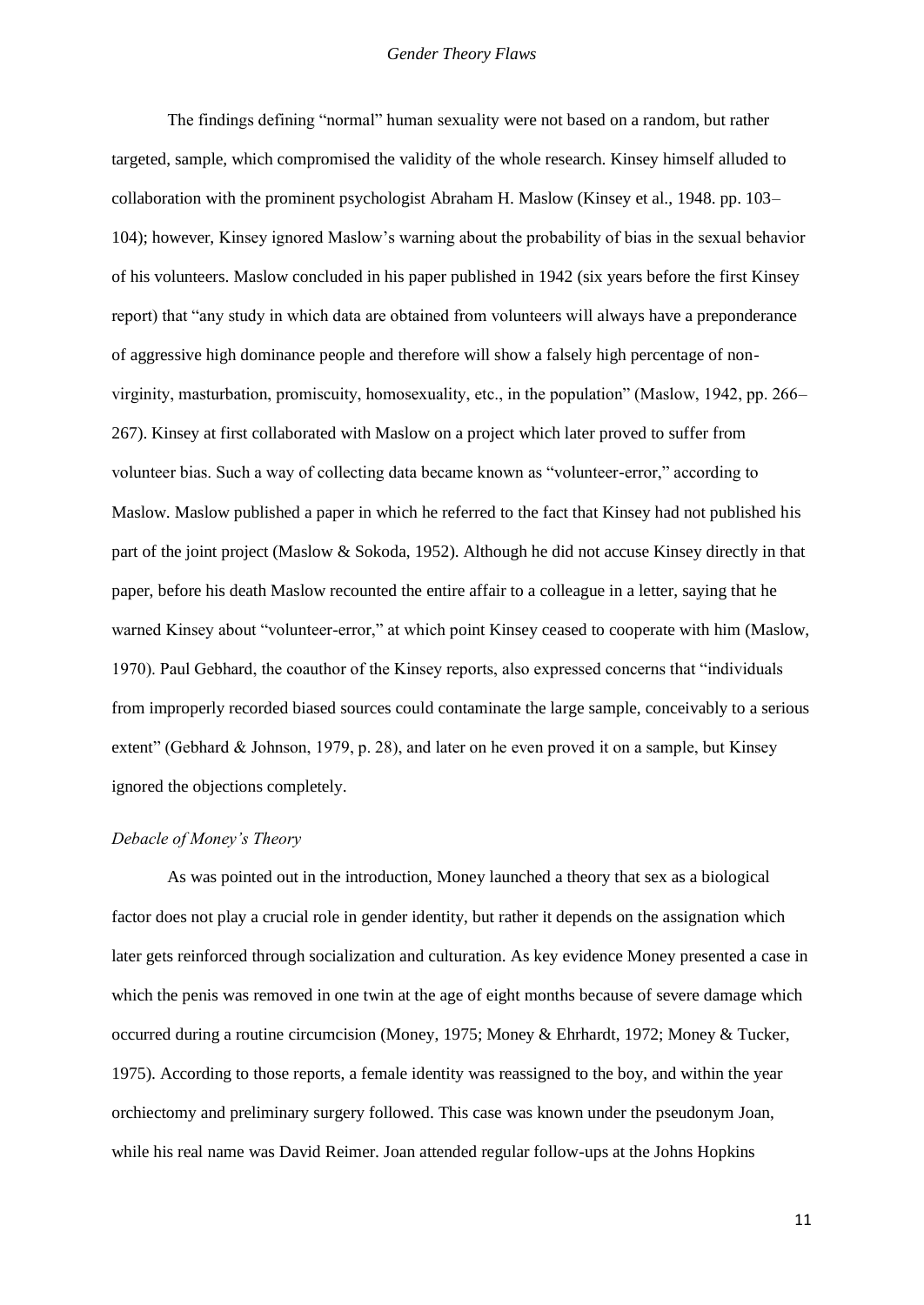Hospital, Baltimore; moreover, he had regular sessions with one of the psychiatrists in his own hometown. Money reported that the reassignment of gender identity was successful: "No one . . . would ever conjecture [that Joan was born a boy]. Her behavior is so normally that of an active little girl, and so clearly different by contrast from the boyish ways of her twin brother, that it offers nothing to stimulate one's conjectures" (Money, 1975, p. 65). After the case had been published in scholarly journals, many of the national media in the USA reported the case claiming that gender was a flexible variable. Many feminist, sociological and psychological journals utilized the case as key evidence that gender is an achieved, learned state (Robertson, 1977; Sargent, 1977; Tavris & Offir, 1977; Unger, 1979; Vander Zanden, 1977; Weitz, 1977).

However, in 1980 it was found that Joan was in fact not a suitable model for proving gender theory. He did not adjust to his female upbringing, even the absence of a penis neither hindered him from identifying himself as a male, nor decreased his stereotypic male behaviors. Despite being raised as a girl and knowing nothing about his surgery, and despite being administered estrogens to facilitate female puberty development, psychiatrists reported they did not believe he would ever make the adjustment as a woman (Diamond, 1982; Williams & Smith, 1980). Joan constantly fought against the imposed female identity and always behaved like a boy: he liked to play soldier, did not like wearing dresses, collected money to buy toys such as trucks or machine guns, and he stood while urinating. (Diamond & Sigmundson, 1997). By 14 years of age, still not knowing anything about his history, he threatened to commit suicide if he was not permitted to live as a boy. He was then told that he was born as a boy, and for the first time things made sense for him (Diamond & Sigmundson, 1997). After a lot of struggle and suffering, Joan, that is, David Reimer, at the age of 39 shot himself with a shotgun. A year before David's death, his brother Brian, the matched control, also committed suicide due to an overdose of sleeping pills (Kuby, 2010).

#### *Gender Trouble: Argument Trouble*

The most concise critique of Judith Butler's gender theory comes from a feminist, Camille Paglia, for whom "Feminism has become a catch-all vegetable drawer where bunches of clingy sob sisters can store their moldy neuroses" (Paglia, 1994, p. 110). Women's studies programs, explains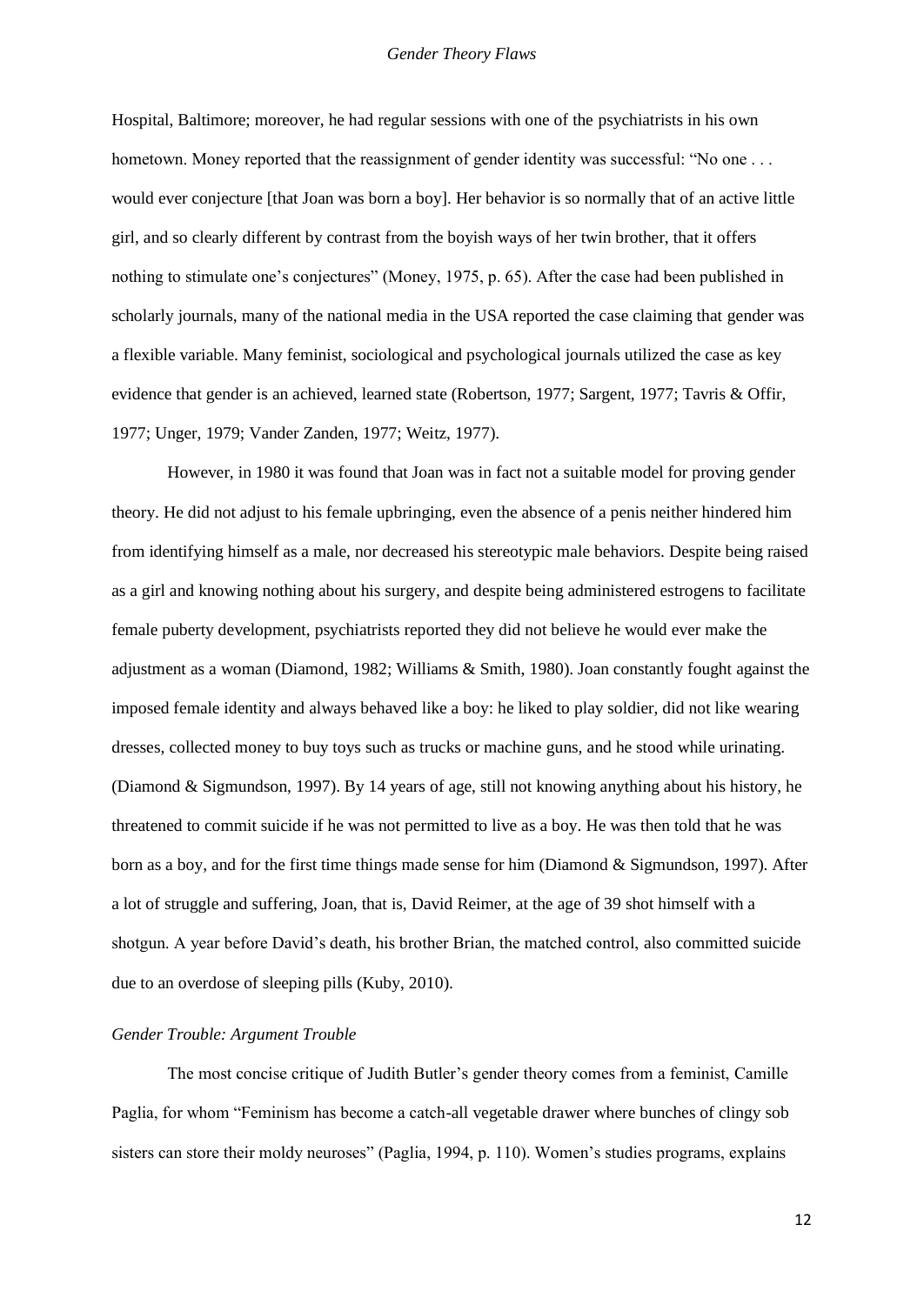Paglia, were established in the 1970s and 1980s without the basic consideration of science. Theories about gender were made by humanists with little or no knowledge of endocrinology, genetics, anthropology, or social psychology. According to Paglia (1997), "the anti-science bias of poststructuralism worsened matters, producing the repressed doublespeak of Foucault followers (such as the derivative and unlearned 'queer theorist' Judith Butler), who substituted turgid word play for scientific inquiry."

Butler's celebrated concept of "performativity" is designed to expose hegemonic conceptions of identity as fictions. Butler criticizes liberal political philosophy; however, her own alternative seems to be only another even more radical version of moral and political individualism (Boucher, 2006). Whilst Butler suggests that gender should be viewed as free-floating, the fact remains that most men develop predominantly masculine characteristics and most women develop feminine characteristics. One of the biggest deficiencies of Butler's *Gender Trouble* is its vagueness and illogicality (Boucher, 2006). If approximately 99% of people are heterosexual, then there must be some biological reason why this is so. Butler implies that gender identities can be made and re-made, according to one's will. However, reality is the opposite, most people cannot change, even if they wanted, their heterosexual nature. Thus, Butler's "performative actions" remain in the realm of speculation, far from science.

#### *Keystone of Gender Ideology: Homosexuality Is a Normal Phenomenon*

If gender as a societal product is completely independent of sex as a biological determinant, then it can take on different traits that are equal in all aspects with male and female features. Consequently, homosexual orientation is equally valuable as any other. Hence, we could say that gender ideology mainly rests on the premise that homosexuality is a quite normal phenomenon, just like heterosexuality.

However, there is not a single study which can confirm the thesis of innate homosexuality; on the contrary, there are a handful of studies that confirm homosexuality as a phenomenon that incurs as a result of circumstances during a child's development, whose most common causes are to be found in the inadequate and dysfunctional relationship of parents and surroundings toward the child such as the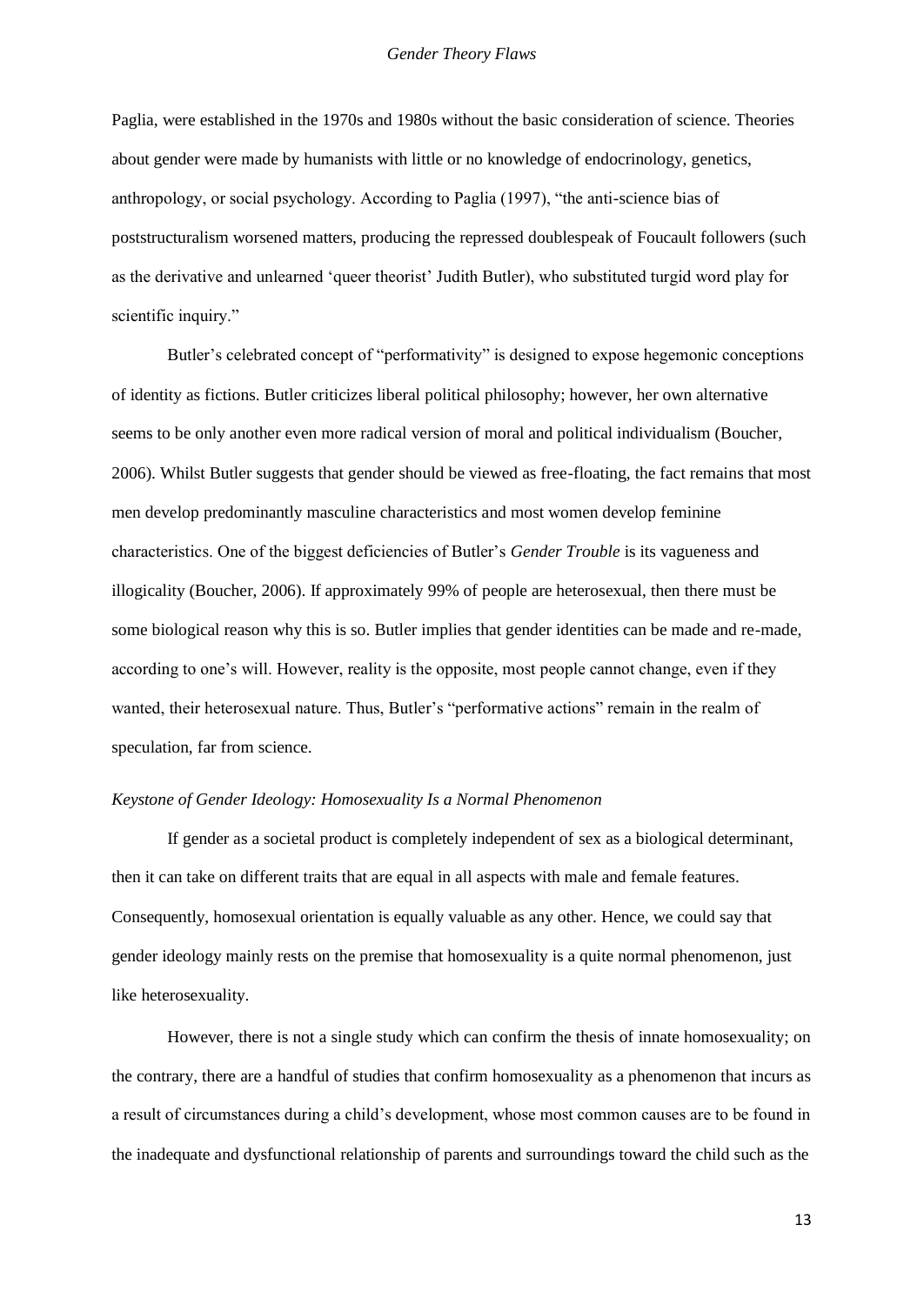inability of securing a parent-child bond in early childhood (Bradly, 2003), sexual abuse in childhood (Finkelhor,1984), lack of identification with their own male/female traits (Zucker & Bradley, 1995), etc. Neal Whitehead considers individual responses to random events as the dominant factor in the development of homosexuality (Whitehead & Whitehead, 2014).

Since no scientific studies exist which would substantiate the claims about innate homosexuality, gender ideologists often refer to the decision of the American Psychiatric Association in 1973 to remove homosexuality from the *Diagnostic and Statistical Manual of Mental Disorders*  (DSM). Indeed, the board of directors of the American Psychiatric Association voted for the removal of homosexuality from the list of mental disorders, but they were led by socio-political reasons, not by new discoveries in science (Satinover, 1996).

To be able to remove homosexuality from the DSM, they had to introduce new criteria. Namely, to proclaim homosexuality a disorder, it has to:

- 1. Regularly cause difficulties
- 2. Interfere with social efficiency

Next, they randomly claimed that homosexuals have a stable and efficient life, and therefore do not comply with the given criteria. However, such a conclusion is scientifically not sustainable for the following reasons:

1. Homosexuals in comparison with heterosexuals suffer in significantly greater number from psychopathological disorders such as depression, insomnia, panic attacks, problems with memory or concentration, suicidal thoughts, neurosis, psychosis, etc., and from interference with social efficiency (Graaf, Sandfort, & Have, 2006; Skegg, Nada-Raja, Dickson, Paul, & Williams, 2003; Turrell, 2000; Walder-Haugrad, Vaden Gratch, & Magruder, 1997). Although there has been an attempt to explain prevalence rates through minority stress theory, which suggests that sexual minority individuals experience a high degree of prejudice and discrimination that eventually leads to poor mental health (Meyer, 2003), it has been found that in gay-friendly countries like New Zealand and the Netherlands, mental health problems for homosexuals are about the same as in other less gay-friendly countries (Fergusson, Horwood, Beautrais, 1999; Sandfort, de Graaf, Bijl, & Schnabel, 2001). Moreover, a number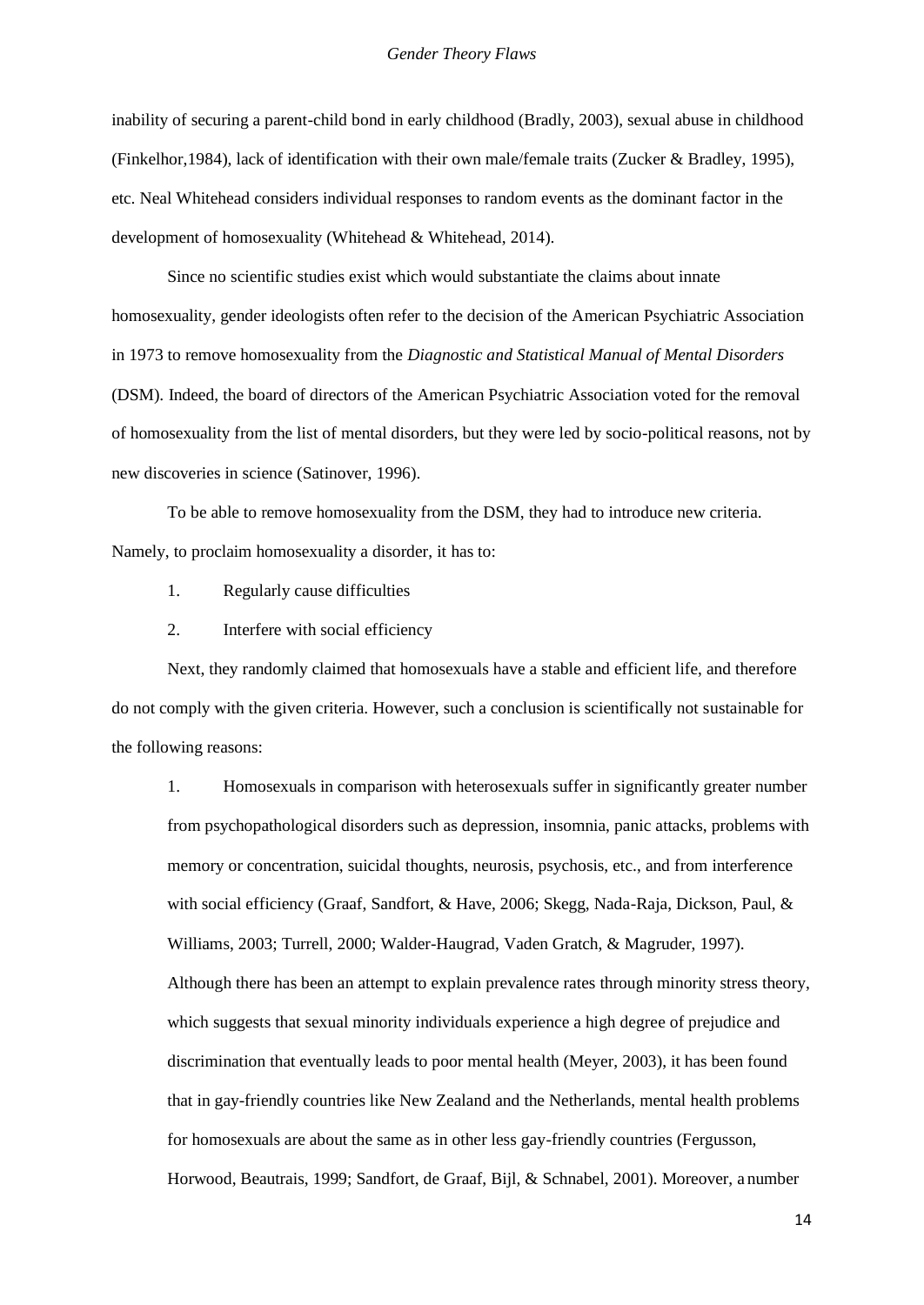of studies show that factors other than minority stress are likely to cause mental health problems for homosexuals (Sandfort, Bakker, Schellevis, & Vanwesenbeeck, 2009).

2. If the same criteria were applied to other mental disorders then the list of mental disorders which should also be removed include, voyeurism, exhibitionism, fetishism, sexual sadism and masochism, pedophilia, necrophilia, and so on (Bieber, 1987; Aardweg, 1997).

3. Considering the fact that the criteria were applied to homosexuality only, but not to other mental disorders, it is obvious that we are here dealing with a political rather than scientific decision.

The World Health Organization followed suit of the American Psychiatric Association in 1990 and removed homosexuality from the list of mental disorders, and instead introduced a new diagnosis: Ego-dystonic sexual orientation (code: F66.1, ICD-10 Version 2015), from which suffer those who do not doubt in their sexual orientation, but wish it were different because of associated psychological and behavioral disorders. In other words, if a homosexual does not wish to change his sexual orientation, he is healthy, but if he does, he is ill. If we applied such logic to other mental disorders, only those conscious of their disorders would be considered ill. So for example, an individual who suffers from schizophrenia would be considered quite healthy if he/she believed that his/her state was normal. Of course, such theses have nothing in common with science.

Studies about homosexuality therapies indicate a success rate of around thirty percent. A comprehensive history of these therapies was published by Phelan et al. (2009). The therapy results presented by Socarides show that out of 1,000 male homosexuals, about 35% became heterosexual, another 31% were able to control previously uncontrollable abstinence, and the remaining 34% discontinued treatment for various reasons (Socarides, 1995). Apart from secular treatments, there are also treatments based on religious grounds, which achieve similar results. Jones & Yarhouse (2011) conducted a study on 61 subjects out of which 23% reported successful conversion to heterosexual orientation, while 30% reported stable behavioral chastity with a significant increase of heterosexual attraction. Such results are also common for other mental disorders, such as depression or personality disorder therapies that treat addictions, which also do not achieve one hundred percent results, but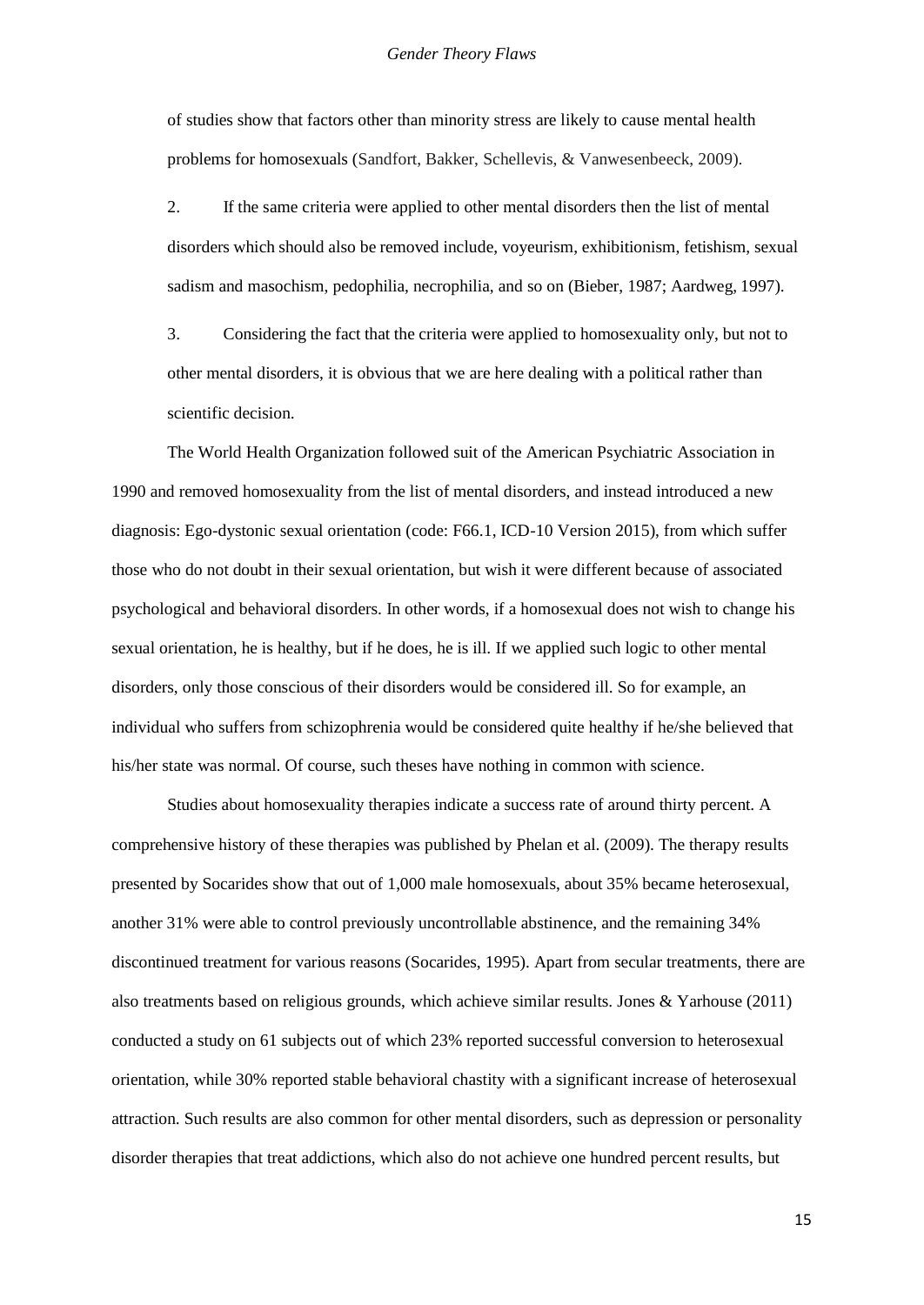rather range within similar rates of success. Hence, it can be concluded that homosexuality therapy has the same success rate as other therapies (Hershberger, 2003; Jones & Yarhouse, 2011; Karten & Wade, 2010; Spitzer, 2003). Unfortunately, many people who fight homosexual impetuses are misled into believing that there is no solution. Of course, as with any other therapy, there is always the possibility of harm. The American Psychological Association (APA) reported some evidence to indicate that individuals may experience harm from sexual orientation change efforts (SOCE) and those therapists who focus on aversive treatments (Glassgold, Beckstead, Drescher, Greene, Miller, & Worthington, 2009).

Many scientists who are homosexuals themselves or who support such a lifestyle have tried to corroborate the claim that homosexuality is an innate, normal phenomenon. Thus, Simon LeVay in the journal *Science* in August 1991 published an article under the title "A Difference in Hypothalamic Structure between Heterosexual and Homosexual Men" (LeVay, 1991). In this study LeVay argues that he found a group of neurons in the hypothalamus (INAH 3) that appeared to be twice as big in the heterosexual male group as in the homosexual male group. He associates a part of the hypothalamus with sexual behavior and suggests that sexual orientation has a biological substrate. However, all 19 men who were involved in the study suffered from AIDS, and it is well known that AIDS can influence the brain and cause chemical alterations (Cohen, 2012). Therefore, it can be said that it is a study about the effects of AIDS, rather than about the cause of homosexuality. Besides, in the control group, LeVay did not establish sexual orientation at all, but only presumed that all the men were heterosexual. Moreover, LeVay himself stated that he was wrongly interpreted, and that "it's important to stress what I didn't find . . . I did not prove that homosexuality is genetic, or find a genetic cause for being gay. I didn't show that gay men are 'born that way', the most common mistake people make in interpreting my work" (Nimmons, 1994, p. 64).

In December in the same year, a study by J. Michael Bailey and Richard Pillard was published in the *Archives of General Psychiatry* under the title "A Genetic Study of Male Sexual Orientation" (Bailey & Pillard, 1991). Bailey and Pillard investigated factors within pairs of twins that might lead to homosexuality. They claimed to have found a higher rate of homosexuality among identical (monozygotic) and fraternal (dizygotic) twins than among adoptive siblings. They reported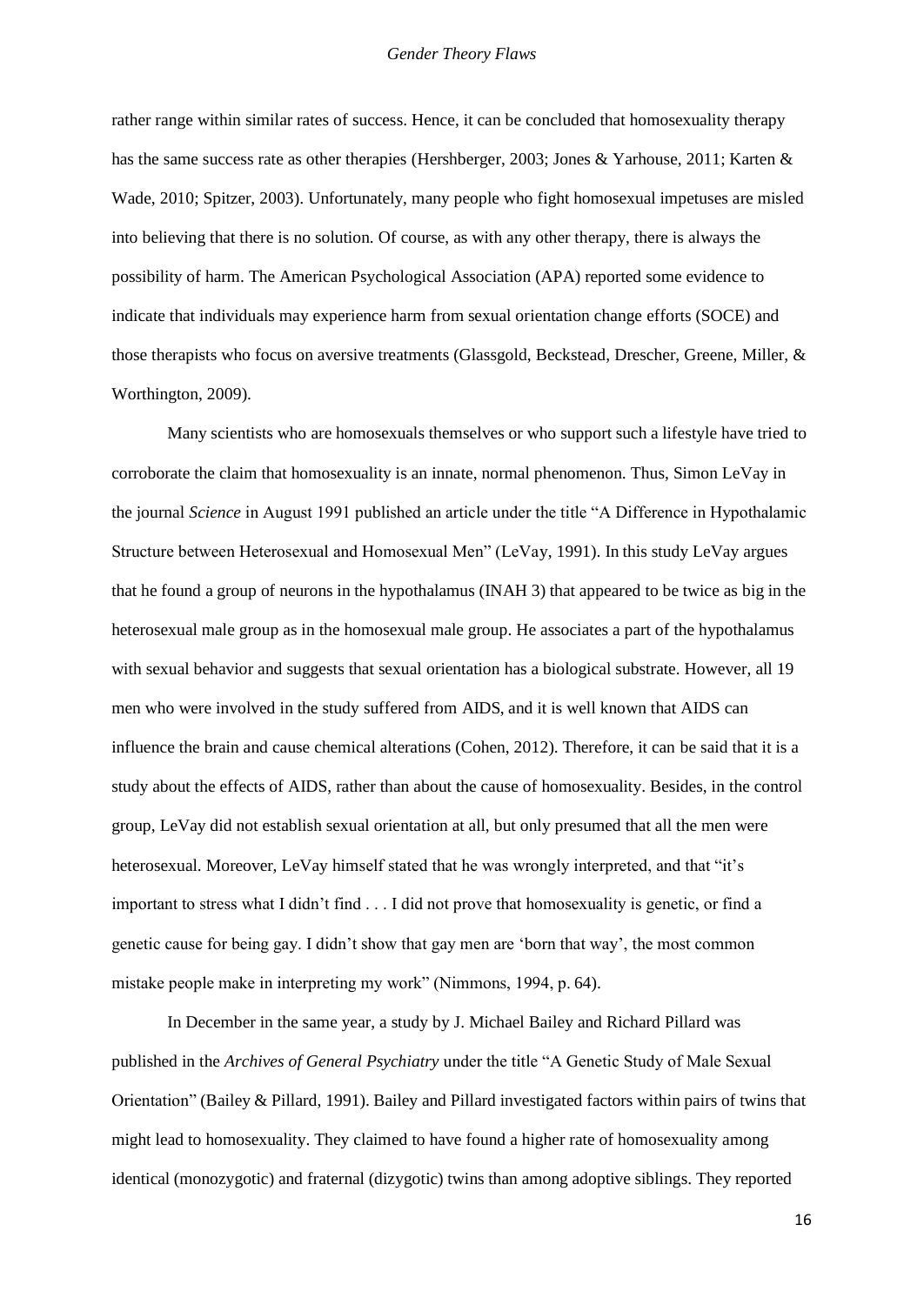that 52 percent of monozygotic twins, 22 percent of dizygotic twins, 11 percent of adoptive siblings, and 9 percent of non-twin biologic brothers were homosexual. On the basis of the study, they concluded that a genetic cause of homosexuality exists. The greatest deficiency of the study is its interpretation. Firstly, since the concordance rate for homosexuality in monozygotic twins was only 52 percent, significantly lower than required by a simple genetic hypothesis, one can conclude that the concordance rates are attributable rather to environmental than genetic factors. Secondly, a study of this kind, to have scientific validity, should monitor twins who did not grow up together This way it actually proves the opposite, that societal and environmental rather than genetic factors affect sexual orientation.

On the basis of these studies to which gender ideologists refer, one can conclude that under the influence of postnatal socialization, environmental factors, and AIDS, structural changes in the brain occur, which can be interpreted as an indication that traits noticed in those studies are actually consequences of homosexual behavior, rather than the cause of homosexuality. Furthermore, if the alleged "homosexual gene" existed, then the homosexual population would have been extinct a long time ago, since human reproduction is not possible between homosexual partners. Most scientific researchers prove quite clearly that homosexuality is an acquired state.<sup>1</sup> Although homosexuality might be deeply rooted, it is neither innate nor unchangeable (Satinover, 1996).

In 2002 Peter S. Bearman and Hannah Brückner, scientists from the universities of Columbia and Yale, published the results of an extensive research that involved over 45 thousand pairs of brothers and sisters across the USA. The genetic material was taken from 289 pairs of monozygotic and 495 pairs of dizygotic twins (Bailey and Pillard worked on a statistical sample of only 56 pairs of twins). Presenting scientific data that preceded their research (including the above mentioned Bailey/Pillard study) Bearman and Brückner pointed out that those results were largely incorrect due

<sup>1</sup> To name just a few renowned scientists who came to the same conclusion: Dr. Jeffrey Satinover, Dr. William Masters, Dr. Virginia Johnson, Dr. Irving Bieber, Dr. Charles Socarides, Dr. Joseph Nicolosi, Dr. Elisabeth Moberly, Dr. Lawrenece Hatterer, Dr. Robert Kronemeyer, Dr. E. Kaplan, Dr. Edith Fiore, Dr. Gerard van den Aardweg, Dr. Earl Wilson, and many others.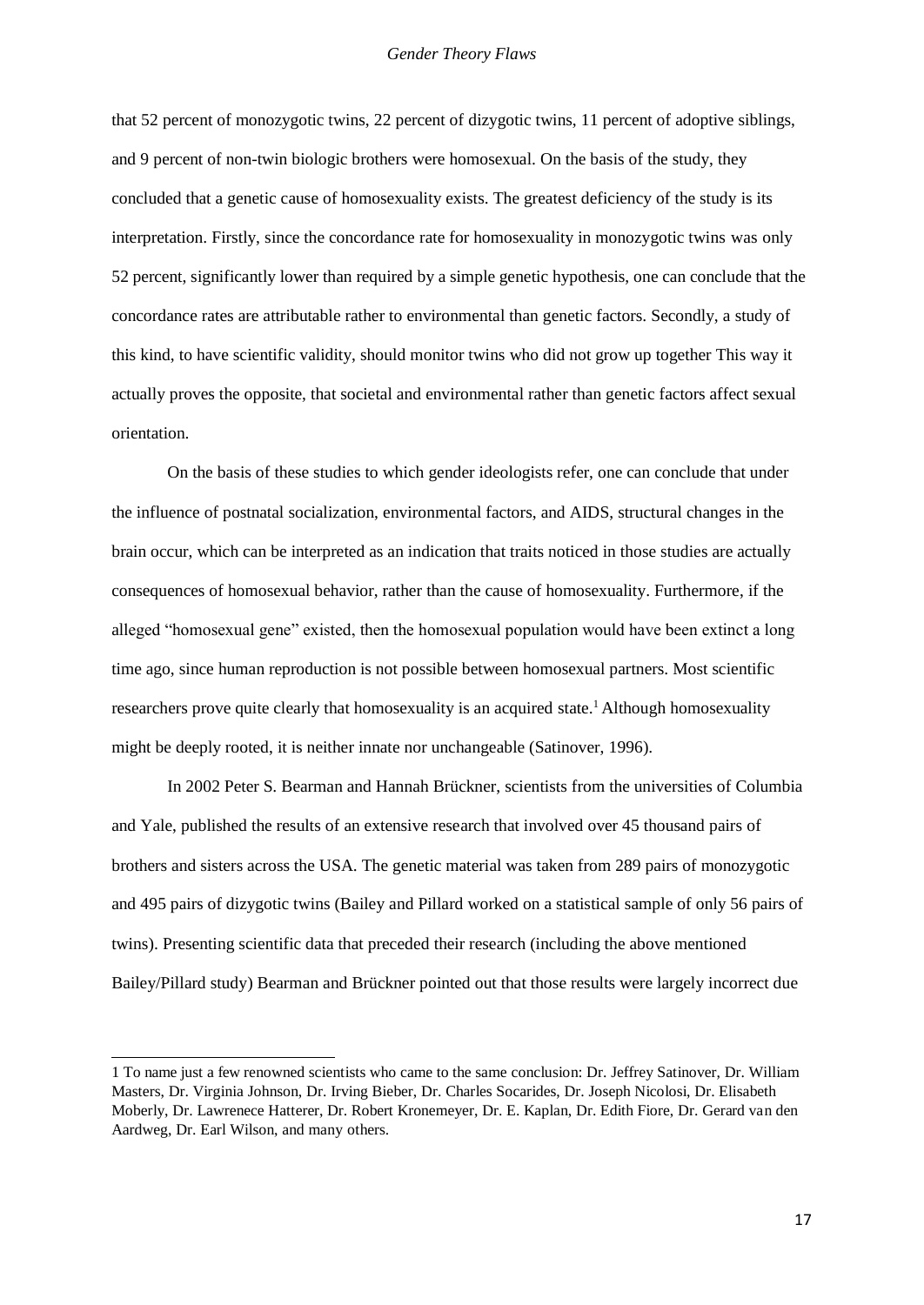to a reliance on small and non-representative samples, and due to the problematic way of setting up the hypothesis. On the basis of collected data and the analysis of the results they conclude: ". . . there is no evidence for strong genetic influence on same-sex preference .......Among MZ twins, 6.7% are concordant .......If same-sex romantic attraction has a genetic component, it is massively overwhelmed by other factors" (Bearman & Brückner, 2002, pp. 1197–1198).

Gerard Aardweg stated that numerous discoveries about a "homosexual gene" make the world headlines, but each time the news turns out to be false: "Nothing has been found. The only thing we have discovered is that from the biological point of view—happily!—these people are perfectly whole and normal. This means that they have the same basic heterosexual instinct. The fact that it does not function properly points to a disorder of the sexual instinct, and this is a form of neurosis—in this case, a sexual neurosis" (Aardweg, 2004, p. 1).

Despite the effort of many professional journals to present homosexuality as normal, the fact remains that a number of homosexuals seek a solution to unwanted homosexual feelings, and in many cases the therapy of homosexuality has been successful. The *Journal of Human Sexuality* brings not only the most recent investigations from the field of therapy of homosexuality, but also gives an overview of the healing of homosexuality in the last 125 years, citing hundreds of studies from the field (Phelan et al., 2009). Although the scientific methods have changed and become more rigorous since the last century, the conclusion indicates that the results of therapeutic efforts to change homosexual orientation through 125 years show a similar pattern (Phelan et al., 2009).

In an extensive study, Nicolosi, Byrd & Potts (2000) surveyed 882 subjects (689 men and 193 women) who have struggled with homosexuality and have undergone the therapy, wishing to change their sexual orientation. Of the 318 who identified themselves as exclusively homosexual before treatment, 34.3 percent viewed themselves after treatment as exclusively or almost exclusively heterosexual, and 11.1 percent as more heterosexual than homosexual. After the therapy only 12.8 percent of the 591 participants, who had reported to be exclusively or almost exclusively homosexual, perceived themselves in the same way. According to Kronemeyer (1980) approximately 80 percent of homosexual clients from his practice achieved a satisfying shift to heterosexuality. After therapy, successful or partly successful patients improved their general emotional maturity. This aspect is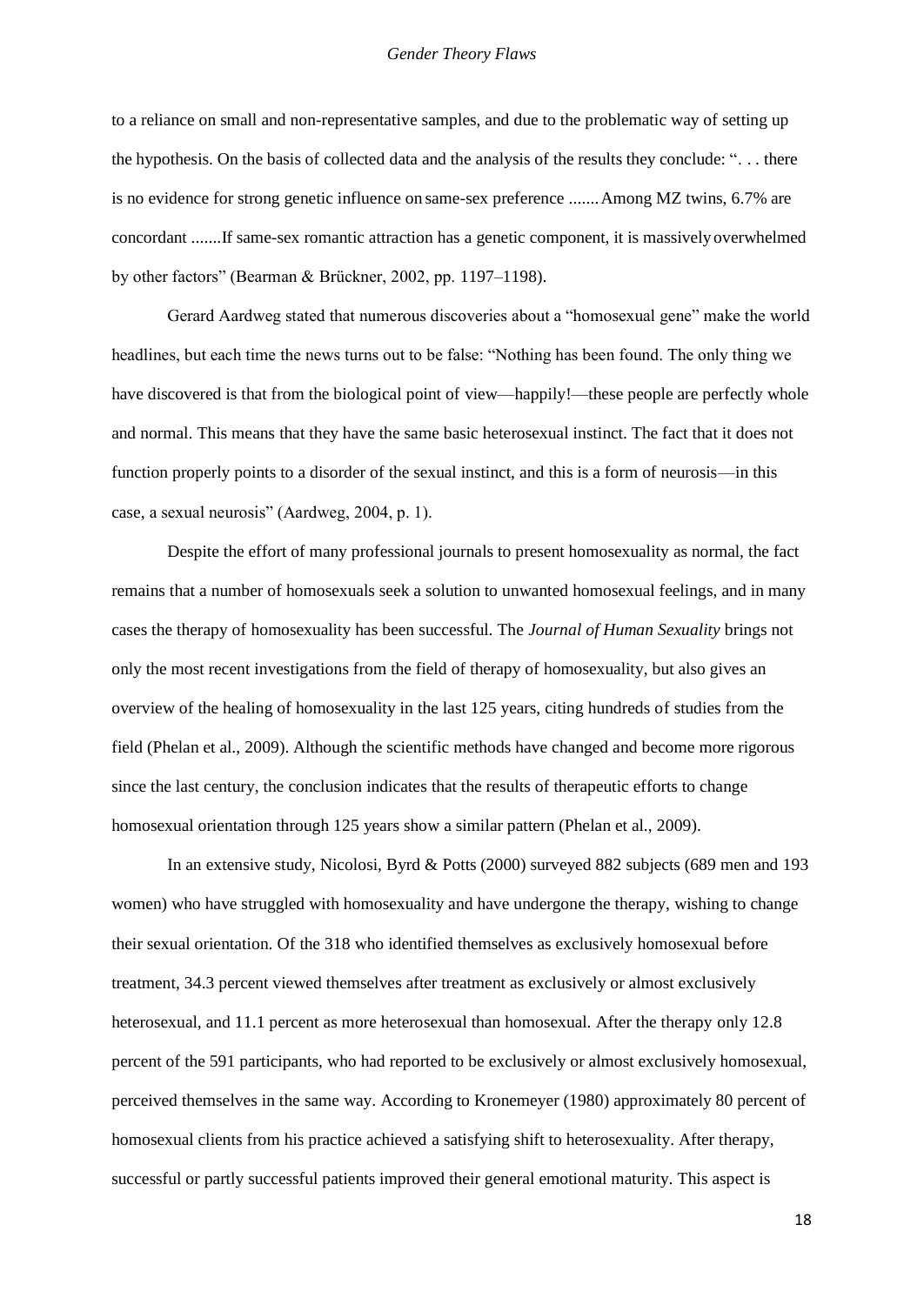important because homosexuality is not only an isolated "preference," but rather a reflection of a specific neurotic personality. There is a high correlation between homosexuality and various psychological neuroses such as obsessive-compulsive syndrome, phobias, psychosomatic problems, depressions, paranoia, etc. (Aardweg, 1997).

The homosexual population has a significantly greater risk of experiencing serious medical and mental health problems than heterosexual population; for instance, the prevalence of suicidal attempts, anxiety disorders, drug and alcohol dependence, depression, and other disorders is much greater than among the heterosexual population (Fergusson et al., 1999; Herrel et al., 1999). According to Gilman, who surveyed 125 individuals with same sex attraction (SSA) and 4,785 individuals with opposite sex attraction (OSA), 20.9% SSA vs. 5.9% OSA suffered from posttraumatic stress disorder, 40% SSA vs. 22.4% OSA from anxiety disorder, and 34.5% SSA vs. 12.9% OSA from major depression (Gilman, Cochran, Mays, Hughes, Ostrow & Kessler, 2001). A high percentage of suicide amongst the homosexual population has been confirmed in many studies.

Lindley (2002) surveyed 927 lesbian, gay, bisexual, and transgendered individuals. The results of her study showed that 62.1% of lesbians had considered suicide compared to 58.2% of gay men. In addition, 29.2% of the lesbians and 28.8% of the gay men had actually attempted suicide (Lindley, 2002). Many studies conducted on large samples confirm that homosexuals were found to have a significantly lower quality of life compared to heterosexuals in terms of general health, mental health, social functioning, and vitality (Conron, Mimiaga & Landers, 2008; Jorm, Korten, Rodgers, Jacomb, & Christensen, 2002; Sandfort, de Graaf, & Bijl, 2003;). A recent meta-analysis comprised of 13,706 scholarly publications, reporting research on 214,344 heterosexual and 11,971 homosexual subjects found that homosexuals were 2.58 times more at risk of depression and had 4.28 times more suicide attempts than heterosexuals, while women with same sex attraction were 2.05 times more at risk of depression than women with opposite sex attraction, followed by 1.82 times more suicide attempts, 4.00 times more alcohol addiction, and 3.50 times more drug addiction (King et al., 2008).

A large sample of almost 2,000 lesbians found that 75 percent of the respondents had received psychological care, mainly for long-term depression, rapes, physical abuse, incestuous relationships, drugs, suicide attempts, psychosis, etc. (Bradford, Ryan, & Rothblum, 1994). The risk of AIDS is also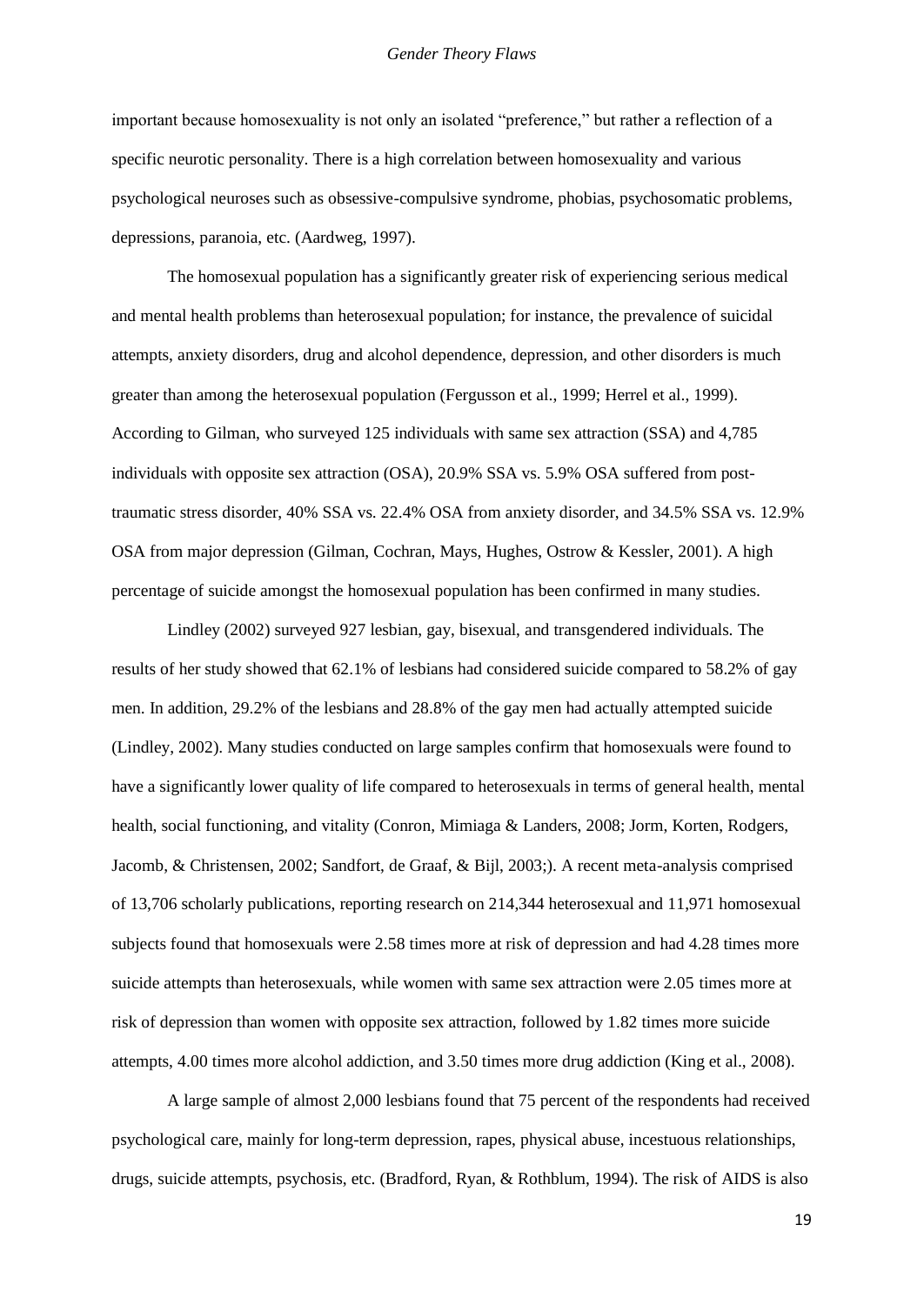much higher among male homosexual than heterosexual population. A recent comprehensive review found that there is a 1.4% overall per-partner probability of HIV transmission for anal sex (which is 18 times greater than that which has been estimated for vaginal intercourse, p. 5) and a 40.4% perpartner probability (Beyer et al., 2012). In 2009, in the United States, male homosexuals accounted for 61% of new HIV diagnoses despite the fact that gay men are estimated to represent only about 2% of the general population (Prejean et al., 2011).

A high rate of promiscuity is also evident within the homosexual community. Three-thirds of white gay men had sex with more than 100 different partners during their lifetime; 15% of them had sex with 100–249 partners, 17% with 250–499, 15% with 500–999 and 29% claimed to have had more than 1,000 male sex partners (Bell & Weinberg, 1978). A more recent study of 2,585 homosexually active men in Australia reported that over half of the men over 50 years of age had 101–500 partners. In addition, 10 to 15 percent had between 501 and 1,000 partners, and a further 10 to 15 percent had more than 1,000 sexual partners (Van de Ven, Rodden, Crawford & Kippax, 1997).

In order to show how homosexual relationships are not very different from heterosexual ones, McWhirter and Mattison conducted an extensive study. The authors were a homosexual couple, one a psychiatrist and the other a psychologist. Two-thirds of the respondents had entered the relationship with the expectation of sexual fidelity. However, the results demonstrated that out of 156 couples, only seven (4%) had been able to maintain sexual fidelity. Moreover, out of those seven couples, none had been together for more than five years. In other words, the scientists were not able to find a single male couple that was able to maintain sexual fidelity for more than five years (McWhirter & Mattison, 1984). According to a more recent study, homosexual relationships last 1.5 years on the average and involve an average of eight partners per year outside those relationships (Xiridou, Geskus, de Wit, Coutinho, & Kretzschmar, 2003). Significant questions emerge from such data in terms of adoption of children by gay couples. These findings suggest that many homosexual partnerships cannot give an adopted, even a biological child, the stability which is necessary for the optimal development of a child (Byrd, 2010).

Today's sociopolitical environment is trying to prevent scientists from conducting such research; however, this can have very negative effects in the long term. Dean Byrd warned about the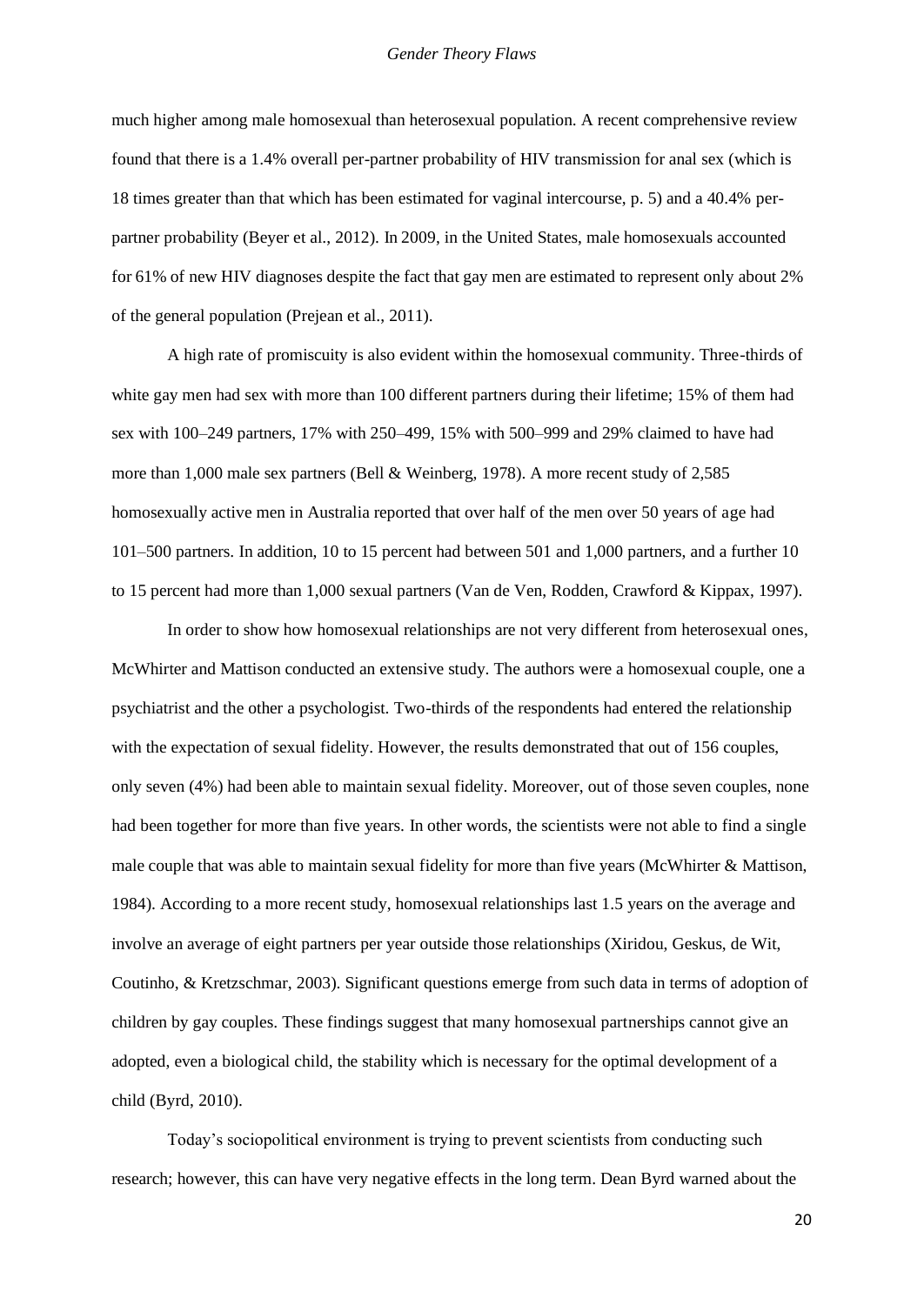discouragement and intimidation of scientists who might conduct unbiased research in this field, for this could lead to an unprecedented censorship of scientific investigation (Byrd, 2003). Even some gay scientists, who openly advocate such a lifestyle, admit that psychotherapists have the ethical obligation, regardless of cultural trends, or current political rhetoric, to treat psychological problems of homosexuals competently (Monachello, 2006). Monachello himself, a homosexually identified scholar, urges that, "We should defend the homosexual client's right to choose professional support and assistance toward fulfilling his/her goals in therapy according to the client's own values and tradition. We should be committed to protecting our homosexual client's right to autonomy and selfdetermination in therapy" (Monachello, 2006, p. 57).

Recently, gender theory is also being imposed in Croatia as an impeccable, up-to-date, and the only valid scientific approach to human sexuality. Hrvoja Heffer (2007) in her review article, "Biological and social category of gender in gender theory and gender theory of stereotypes," shows (in a very informative way) the main characteristics of gender theory by orderly citing references for the stated claims. However, when she asserts that gender studies undermined stereotypes and attacked "the settled socio-cultural-psychologically founded cognitive models of male-female differences and empirically proved (and still are proving) that between reality and stereotypes does not necessarily have to be the sign of equality" (Heffer, 2007, p. 169), she does not provide a single reference for the empirical research that would support gender theory. It is this absence of empirical data which is the most serious objection to gender theory, and it raises the question to what degree it is scientific at all.

The absence of empirical research was also critical in abolishing the Nordic Gender Institute (NIKK), an institution that was the leader of gender theory in the Scandinavian region, which was the main supplier of a scientific base for social and educational politics in Scandinavian countries from the 1970s up to recently. Namely, after the Norwegian national television broadcasted a documentary series, *The Brainwashing*,<sup>2</sup> the Nordic Council of Ministers (regional intergovernmental body for cooperation put together by representatives of Norway, Sweden, Finland, Denmark, and Island) decided to abolish the Nordic Gender Institute (Krempach, 2012).

<sup>2</sup> Documentary series of Harald Eia, *Hjernevask*, *The Brainwashing,* can be seen at <http://vimeo.com/19707588>(20.12.2012)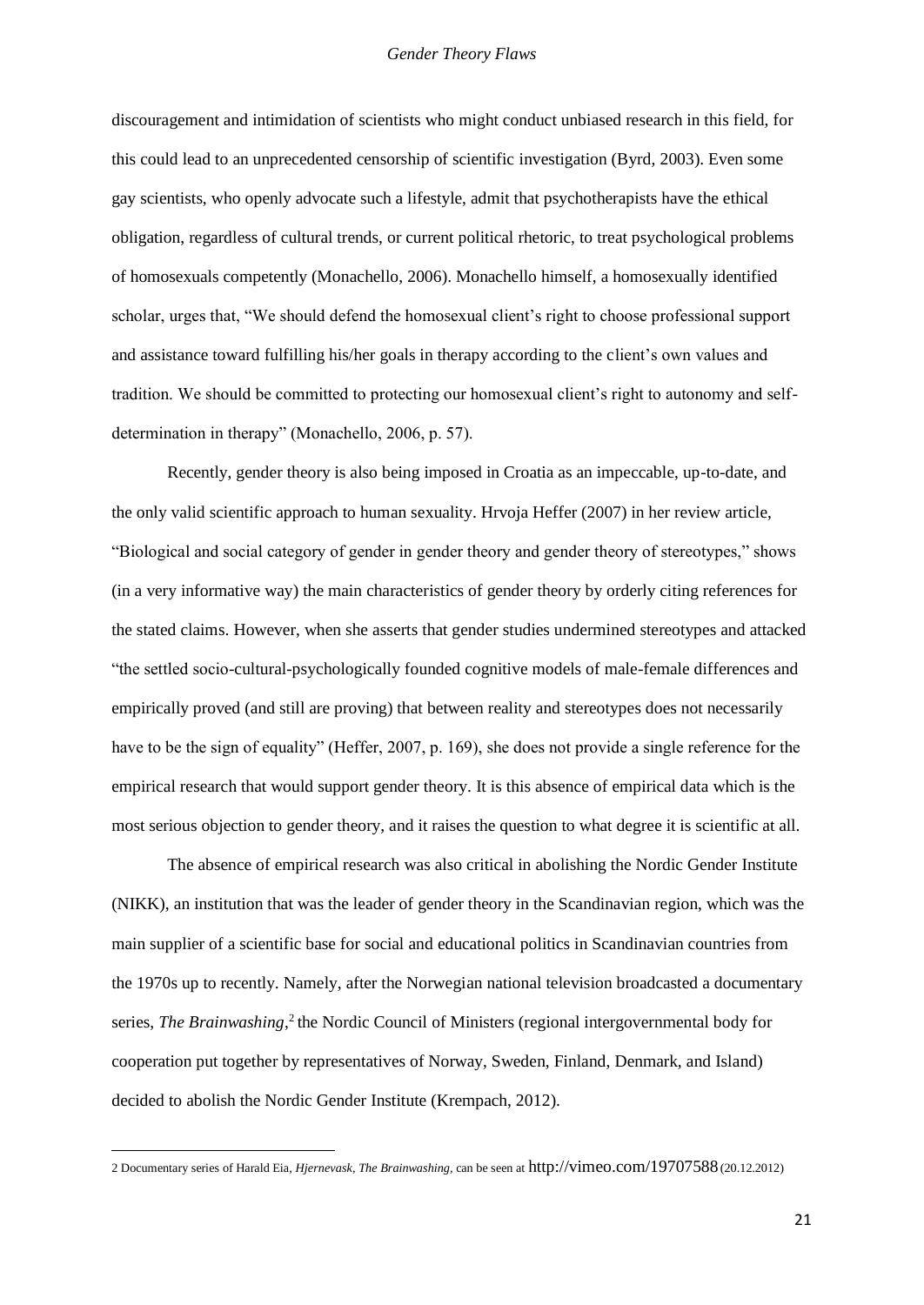Harald Eia, a well-known Norwegian comedian (otherwise a sociologist), was surprised by the fact that despite the great efforts of politicians and social engineers to remove all differences among the sexes, women still choose typical female careers (nurses, kindergarten teachers, etc.), while men choose male ones (technicians, engineers, etc.). After so many years of indoctrination of "gender equality" in Scandinavia, instead of uniformly choosing their careers, men and women did just the opposite. Thus, differences between male and female sexes stood out even more sharply than previously.

In his documentary *Paradox of Gender Equality*, (Eia, 2012) Eia took his camera to Nordic Gender Institute and asked its researchers a few innocent questions. Then he showed their answers to leading scientists in other parts of the world, principally in the USA and Great Britain. The assertions of gender theorists from Norway caused disbelief in international scientific circles, especially because everything was based on hypotheses without any empirical research. After Eia recorded those reactions and comments which were based on exact, empirical research, whose results were in total opposition to gender theory, he returned to Norway and showed the recording to the researchers of the Nordic Gender Institute. Gender theory protagonists, after they had been faced with the results based on empirical research, could not defend their previously asserted claims.

In the end, it turned out that a few innocent questions from a comedian were enough to overthrow the gender theory, and from a cutting-edge science turn it into a pseudoscience overnight. While gender theory has been officially rejected in Scandinavian countries, in Croatia it is still very unpopular to say something, or write critically against it.

### **Conclusion**

After the analysis of the studies that promoted gender theory and certain hypotheses underpinning the theory, it is reasonable to conclude that gender theory cannot find sufficient support in empirical science.

Human sexuality is an extremely important issue for the development and survival of every society; therefore it should not be trivialized. Disciplines indispensable for the proper understanding of human sexuality ought to be included if we want science to give an answer based on the merits of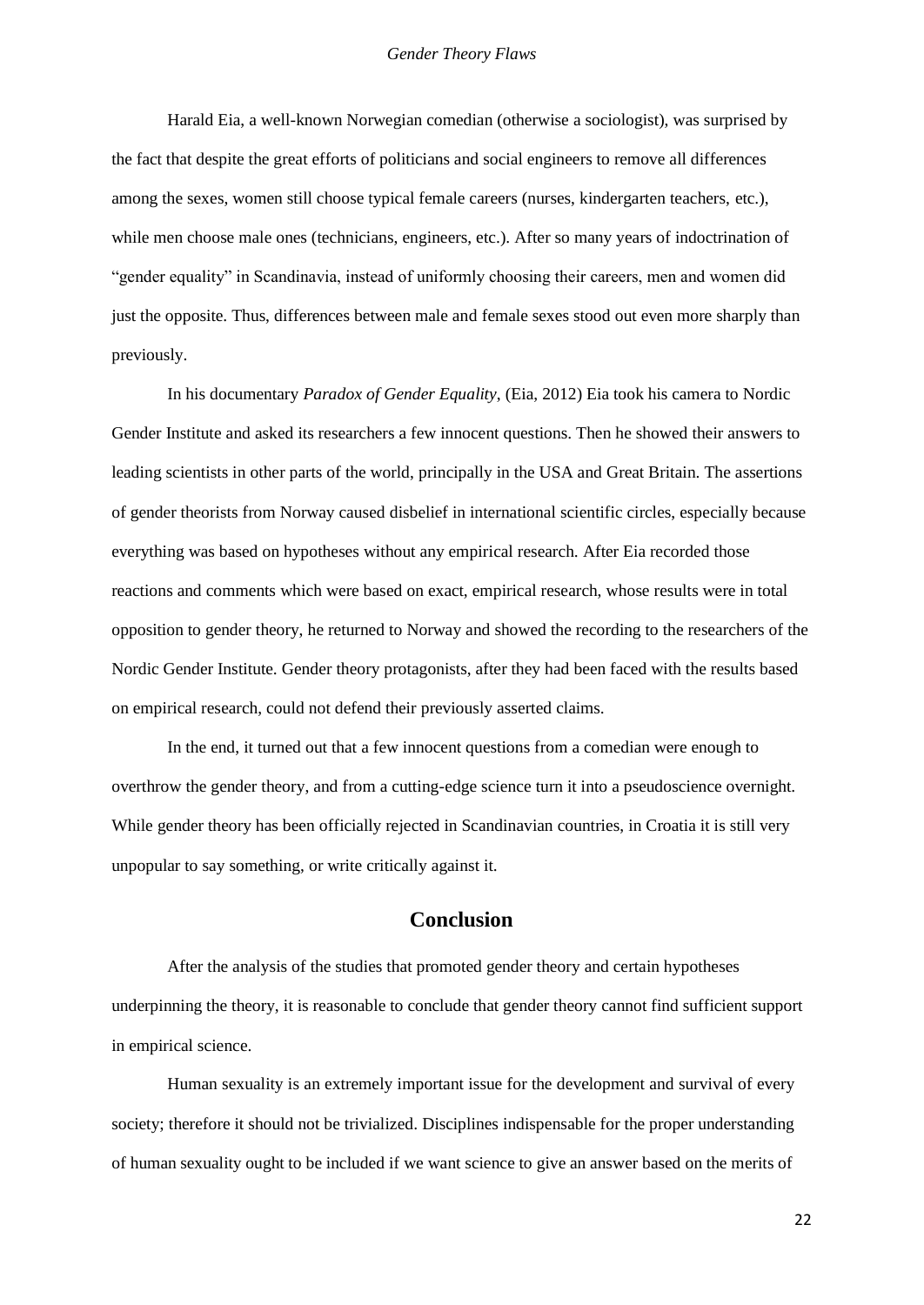this complex question. Certainly, those disciplines are medicine in the broader sense, especially physiology, psychiatry, endocrinology, neurology, pediatrics, biology, as well as sociology and philosophy.

We have seen that the major protagonists of gender theory were just a few psychologists who misused their academic position in order to promote their personal agenda (Kinsey, Money), philosophers (Beauvoir, Foucault, Butler, Irigaray) and philologists—professors of English language and literature (Millet, Anzaldúa, Sedgwick, Berlant—the latter three theorists, although important, could not be included in this paper because of limited space). In short, these people had no training whatsoever in the above-mentioned disciplines which are necessary for a correct understanding of human sexuality, and the few who did have expertise appeared to have exercised bias and selective perception in forming judgments when conducting research.

To sum up, we deem it necessary to open a serious discussion about human sexuality, one which takes into consideration the results of empirical research in this field in order to reach accurate conclusions.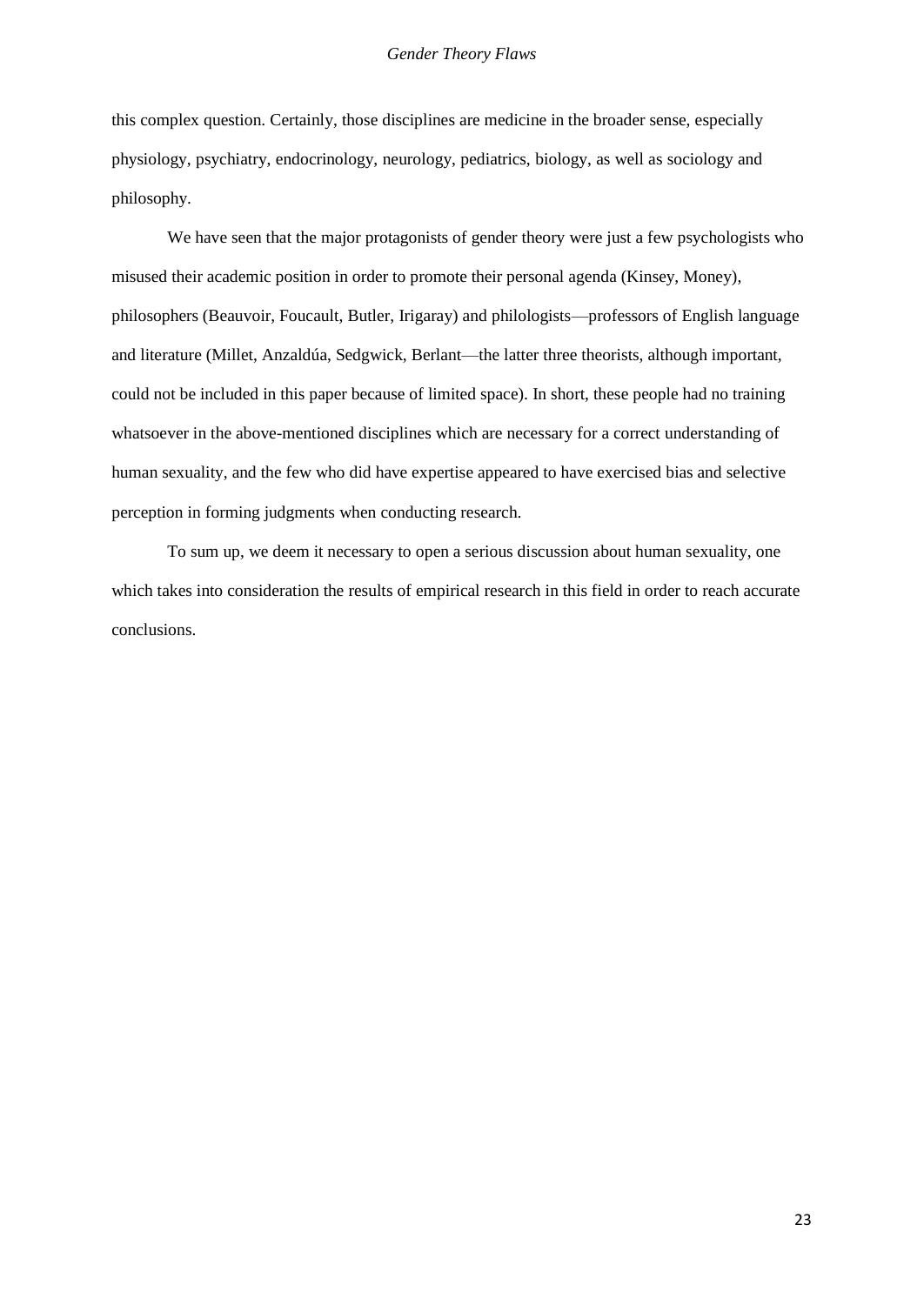# **References**

- Aardweg, G. J. M. van den. (1997). *The battle for normality: A guide for (self-) therapy for homosexuality.* San Francisco: Ignatius Press.
- Aardweg, G. J. M. van den. (2004). What is homosexual love? Retrieved January 19, 2013, from [http://www.loamagazine.org/nr/family\\_life/what\\_is\\_homosexual\\_love](http://www.loamagazine.org/nr/family_life/what_is_homosexual_love)
- Bailey, J. M., & Pillard, R. (1991). A genetic study of male sexual orientation. *Archives of General Psychiatry, 48* (12), 1089–1096.
- Baron-Cohen, S. (2002). The extreme male brain theory of autism. *Trends in Cognitive Sciences, 6*(6), 248–254.
- Bearman, P. S., & Brückner, H. (2002). Opposite-sex twins and adolescent same-sex attraction. *The American Journal of Sociology, 107*(5), 1179–1205.
- Beauvoir, S. de (1949). *The Second Sex*. [translation Parshley]. H.M. London: Pan Books.
- Bell, A. P., & Weinberg, M. S. (1978). *Homosexualities: A study of diversity among men and women*. New York: Simon and Schuster.
- Beyer, C., Baral, S. D., van Griensven, F., Goodreau, S. M., Chariyalertsak, S., Wirtz, A., & Brookmeyer, R. (2012). Global epidemiology of HIV infection in men who have sex with men. *The Lancet*. Advance online publication. Retrieved from [http://dx.doi.org/10.1016/So140-6736\(12\)60821-6](http://dx.doi.org/10.1016/So140-6736(12)60821-6)
- Bieber, I. (1987). *Scientific controversies: Case studies in the resolution and closure of disputes in science and technology*. Cambridge University Press.
- Bornstein, K. (1994). *Gender outlaw: On men, women and the rest of us*. New York, London: Routledge.
- Boucher, G. (2006). The politics of performativity: A critique of Judith Butler. *Parrhesia, 1*, 112–141.
- Bradford, J., Ryan, C., & Rothblum, E. D. (1994). National lesbian health care survey: Implications for mental health care. *Journal of Consulting and Clinical Psychology, 62*(2), 228–242.
- Bradly, S. (2003). *Affect regulation and the development of psychopathology*. New York: The Guilford Press.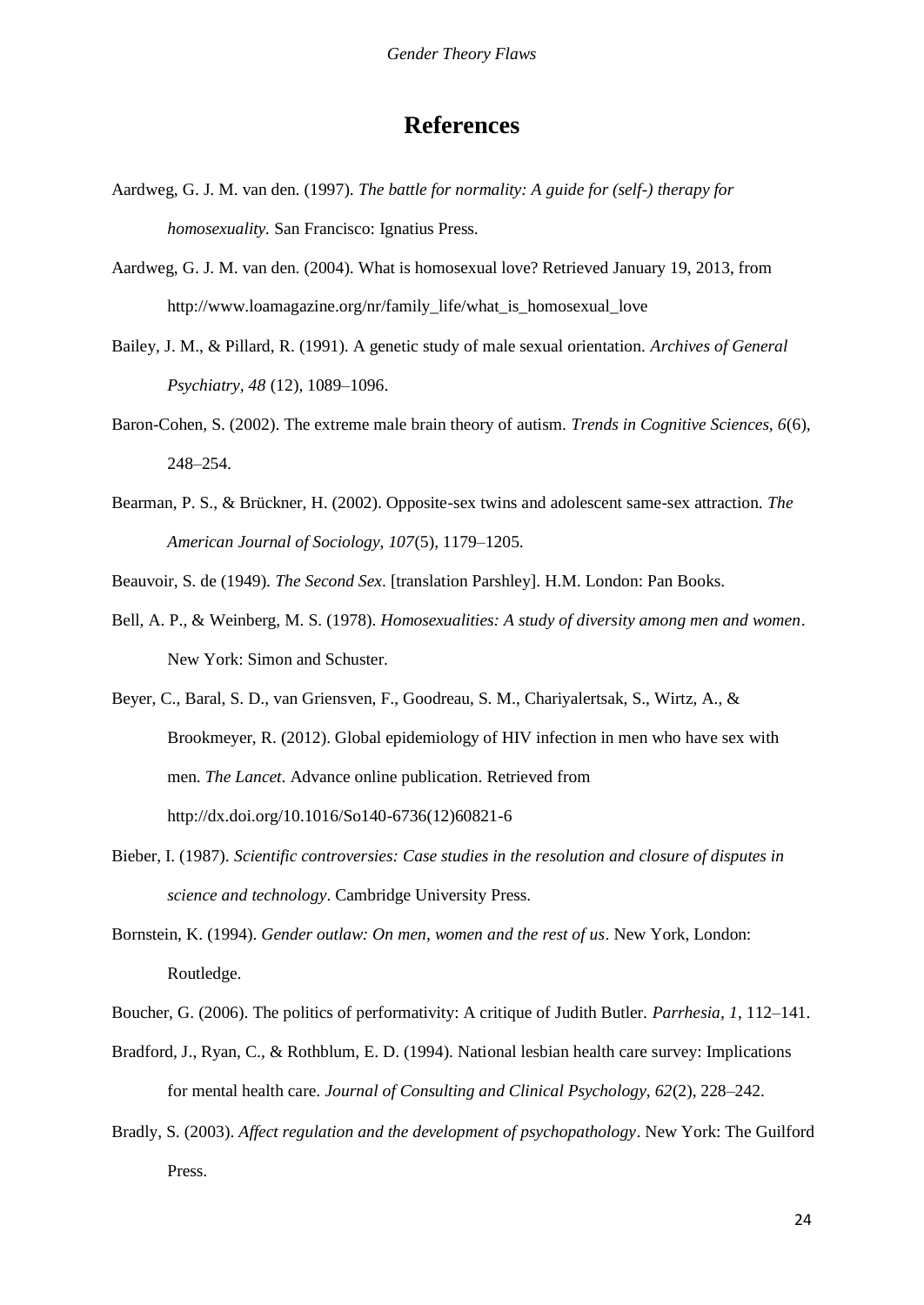Butler, J. (1990). *Gender trouble: Feminism and the subversion of identity*. New York: Routledge.

- Byrd, A. D. (2003). Spitzer study critiqued in the *Journal of Gay and Lesbian Psychotherapy, 7*(3). Retrieved January 12, 2012, from<http://www.narth.com/docs/spitzer4.html>
- Byrd, A. D. (2010). Homosexual couples and parenting: What science can and cannot say. *Journal of Human Sexuality, 3*, 4–34.
- Campbell, A. (2002). *A mind of her own: The evolutionary psychology of women*. Oxford University Press.
- Cohen, R. (2012). *Iskorak iz homoseksualnosti. Kako razumjeti i izliječiti homoseksualnost*, [orig. *Coming out straight: Understanding and healing homosexuality*]. Zagreb: Benedikta.
- Connellan, J., Baron-Cohen, S., Wheelwright, S., Ba'tki, A., & Ahluwalia, J. (2001). Sex differences in human neonatal social perception. *Infant Behavior and Development, 23*, 113–118.
- Conron, K. J., Mimiaga, M. J., & Landers, S. J. (12 November 2008). A health profile of Massachusetts adults by sexual orientation identity: Results from the 2001–2006 Behavior Risk Factor Surveillance System surveys, Commonwealth of Massachusetts, Department of Public Health. Retrieved January 28, 2013, from [http://www.mass.gov/Eeohhs2/docs/dph/health\\_equity/sexual\\_orientation\\_disparities\\_report.](http://www.mass.gov/Eeohhs2/docs/dph/health_equity/sexual_orientation_disparities_report) pdf
- Diamond, M. (1982). Sexual identity, monozygotic twins reared in discordant sex roles and a BBC follow-up. *Archives of Sexual Behavior, 11*(2), 181–186. doi:10.1007/BF01541983
- Diamond, M., & Sigmundson, H. K. (1997). Sex reassignment at birth: Long term review and clinical implications. *Archives of Pediatrics and Adolescent Medicine, 151*(3), 298–304.
- Eagly, A. H. (1987). *Sex differences in social behavior: A social-role interpretation*. Hillsdale: Erlbaum.
- Eia, H. (2012). *The Gender Equality Paradox*. Retrieved December 12, 2012, from <http://vimeo.com/19707588>
- Fergusson, D. M., Horwood, L., & Beautrais, A. (1999). Is sexual orientation related to mental health problems and suicidality in young people? *Archives of General Psychiatry, 56*(10), 876–880.

Finkelhor, D. (1984). *Child sexual abuse: New theory and research*. New York: Free Press.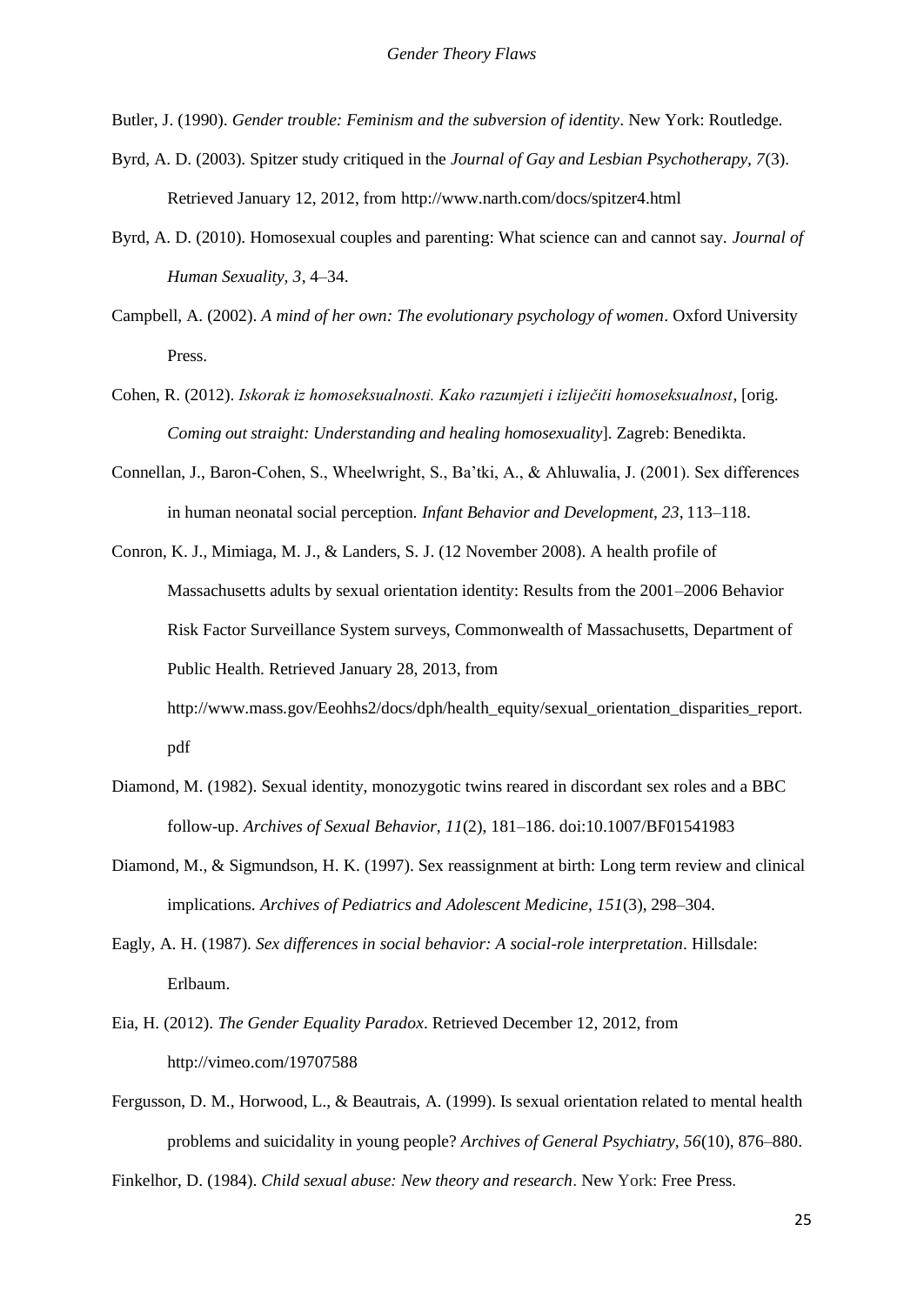- Foucault, M. (1978). *The history of sexuality, volume I: An introduction*. New York: Pantheon Books [French edition 1976].
- Gebhard P., & Johnson A. (1979). *The Kinsey data: Marginal tabulations of the 1938–1963 interviews conducted by the Institute for Sex Research*. Philadelphia: W.B. Saunders Company.
- Gilman, S. E., Cochran, S. D., Mays, V. M., Hughes, M., Ostrow, D., & Kessler, R. C. (2001). Risk of psychiatric disorders among individuals reporting same-sex sexual partners in the National Comorbidity Survey. *American Journal of Public Health, 91*(6), 933–939.
- Glassgold, J., Beckstead, L., Drescher, J., Greene, B., Miller, R., Worthington, R. (2009). Report of the American Psychological Association Task Force on Appropriate Therapeutic Responses to Sexual Orientation. American Psychological Association.
- Gouchie, C., & Kimura, D. (1991). The relationship between testosterone levels and cognitive ability patterns. *Psychoneuroendocrinology, 16*(4), 323–334.
- de Graaf, R., Sandfort, T. G. M., & ten Have, M. (2006). Suicidality and sexual orientation: Differences between men and women in a general population-based sample from the Netherlands. *Archives of Sexual Behavior, 35*(3), 25–262.
- Heffer, H. (2007). Biološka i društvena kategorija roda u rodnoj teoriji i rodna teorija stereotipa [Biological and social category of gender in gender theory and gender theory of stereotypes]. *Rasprave Instituta za hrvatski jezik i jezikoslovlje, 33*, 165–175.
- Herrell, R., Goldberg, J., True, W. R., Ramakrishnan, V., Lyons, M., Eisen, S. & Tsuang, M. T. (1999). Sexual orientation and suicidality: A co-twin control study in adult men. *Archives of General Psychiatry, 56*(10), 867–874.
- Hershberger, S. L. (2003). Guttman scalability confirms the effectiveness of reparative therapy. *Archives of Sexual Behavior, 32*(5), *440*–441.
- Irigaray, L. (1999). *Ja, ti, mi, Za kulturu razlike* [I, You, We, For Culture of Difference]. Zagreb: Ženska infoteka.
- Jones, R. P., & Cox, D. (2015). *How race and religion shape millennial attitudes on sexuality and reproductive health.* Washington D.C.: Public Religion Research Institute.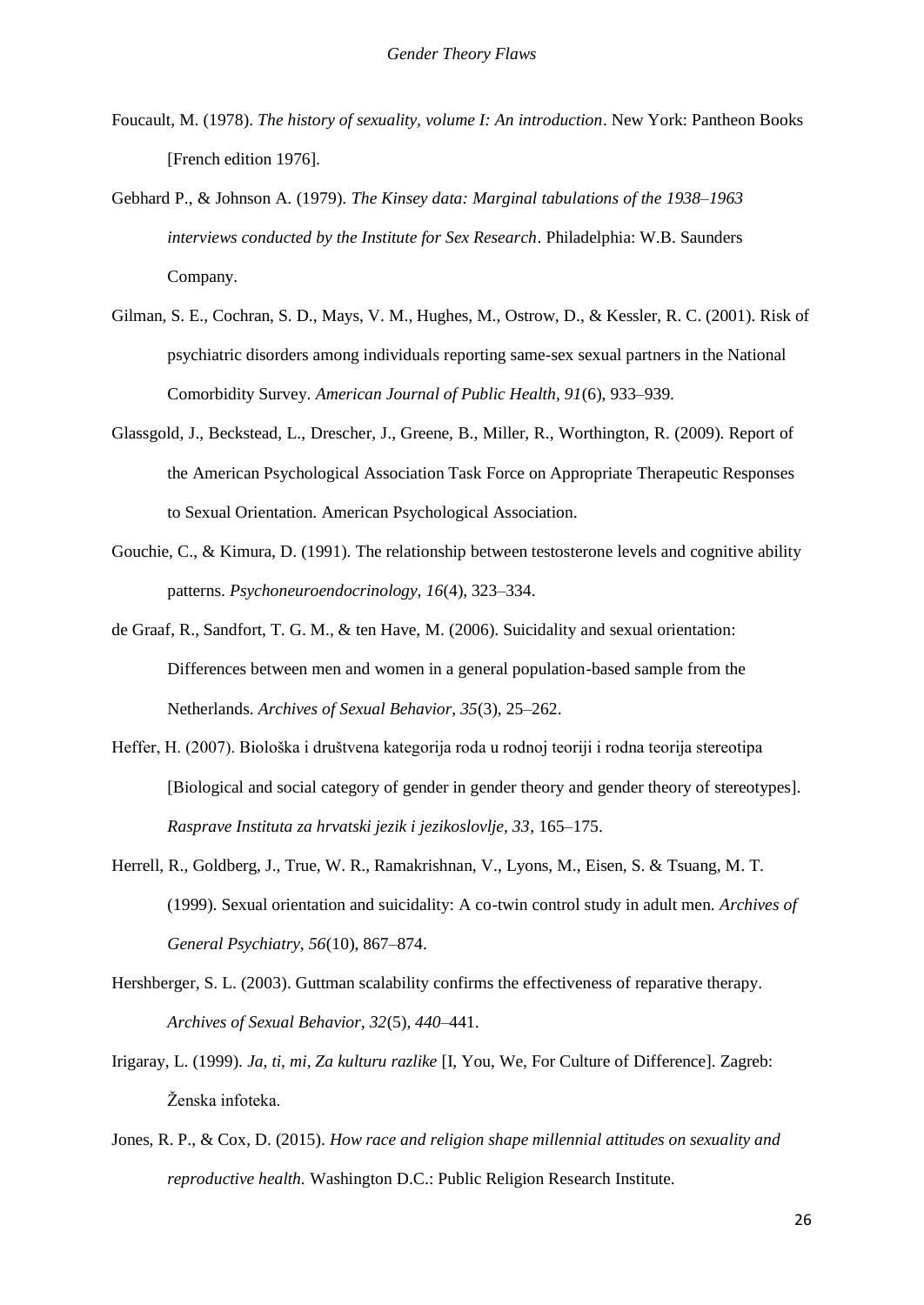- Jones, S. L., & Yarhouse, M. A. (2011). A longitudinal study of religiously mediated sexual orientation change. *Journal of Sex and Marital Therapy, 37*, 404–427.
- Jorm, A. F., Korten, A. E., Rodgers, B., Jacomb, P. A., & Christensen, H. (2002). Sexual orientation and mental health: Results from a community survey of young and middle-aged adults. *British Journal of Psychiatry, 180*, 423–427.
- Karten, E. Y., & Wade, J. C. (2010). Sexual orientation change efforts in men: A client perspective. *The Journal of Men's Studies, 18*(1), 84–102.
- King, M., Semlyen, J., Tai, S. S., Killaspy, H., Osborn, D., Popelyuk, D., & Nazareth, I. (2008). A systematic review of mental disorder, suicide, and deliberate self-harm in lesbian, gay, and bisexual people. *BMC Psychiatry, 8*, 70. doi:10.1186/1471-244X-8-70
- Kinsey, A. C., Pomeroy, W., & Martin, C. E. (1948). *Sexual behavior in the human male*. Philadelphia: W.B. Saunders.
- Kinsey, A. C., Pomeroy, W., Martin, C. E., & Gebhard, H. (1953). *Sexual behavior in the human female*. Philadelphia: W.B. Saunders.
- Klein, F., Sepekoff, B., & Wolf, T. J. (1985). Sexual orientation: A multi-variable dynamic process. *Journal of Homosexuality, 11*(1/2), 35–49.
- von Krempach, J. C. (2012). Nordic countries defund gender ideology. Retrieved December 20, 2012, from [http://www.turtlebayandbeyond.org/2012/homosexuality/nordic-countries-defund](http://www.turtlebayandbeyond.org/2012/homosexuality/nordic-countries-defund-)gender-ideology
- Kronemeyer, R. (1980). *Overcoming homosexuality*. New York: Macmillan.
- Kuby, G. (2010). *Nova ideologija seksualnosti. Izazovi i opasnosti gender revolucije* [New ideologies of sexuality. Challenges and dangers of the gender revolution]. Split: Verbum.
- LeVay, S. (1991). A difference in hypothalamic structure between heterosexual and homosexual men. *Science, New Series, 253*(5023), 1034–1037.
- Lindley, L. (2002). Lesbian, bisexual women take more health risks than gay men, Healthwatch Study. *The Washington Advocate*, 27. December.
- Lippa, R. (2007). Sex differences in sex drive, sociosexuality, and height across 53 nations: Testing evolutionary and social structural theories. *Archives of Sexual Behavior, 38*(5), 631–651.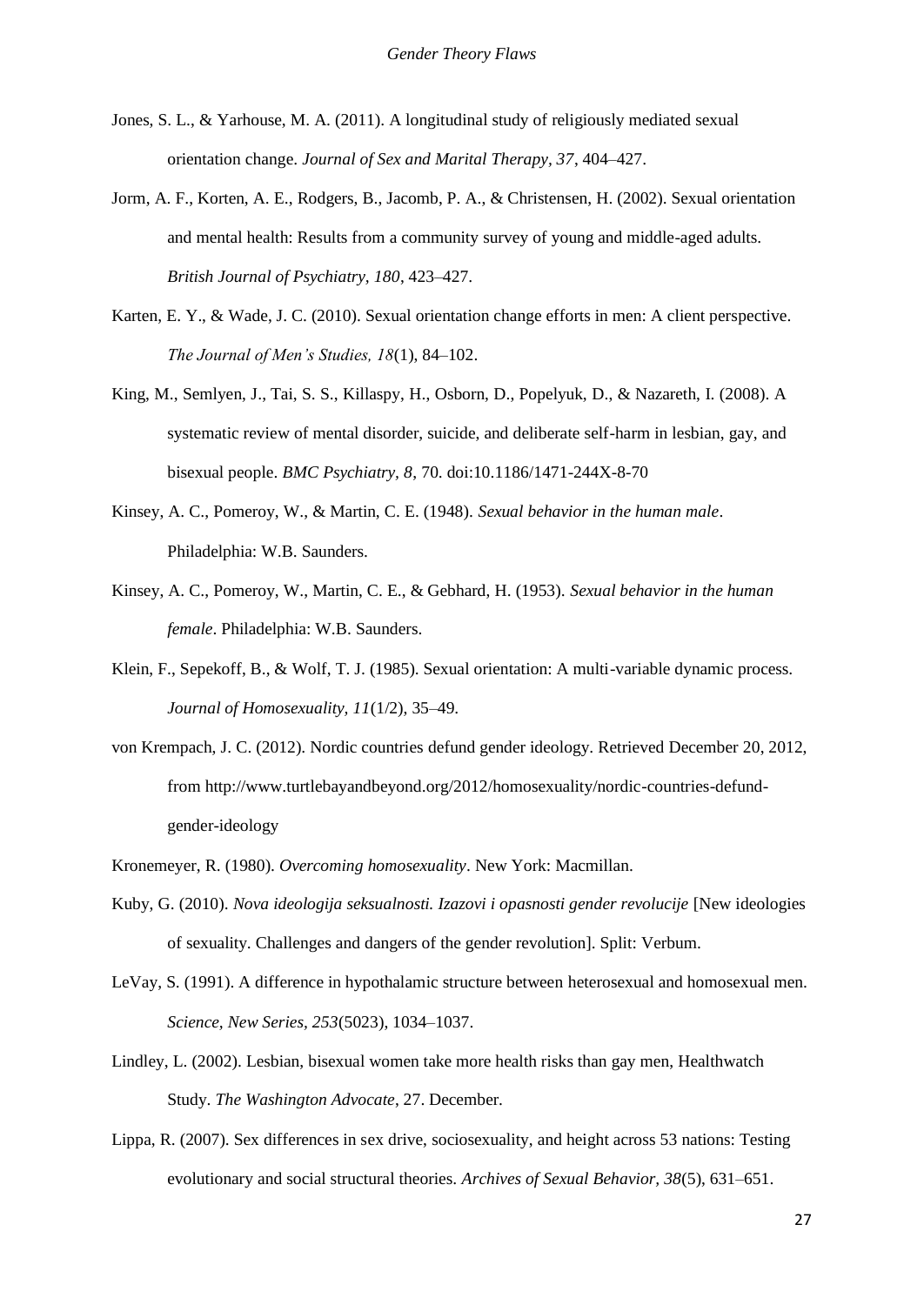- Lutchmaya, S., & Baron-Cohen, S. (2002). Human sex differences in social and non-social looking preferences at 12 months of age. *Infant Behavior and Development, 25* (3), 319–325.
- Lutchmaya, S., Baron-Cohen, S., & Raggatt, P. (2002). Foetal testosterone and eye contact in 12 month-old infants. *Infant Behavior and Development, 25*(3), 327–335.
- Lytton, H., & Romney, D. M. (1991). Parents' differential socialization of boys and girls: A metaanalysis. *Psychological Bulletin, 109*(2), 267–296.
- Maslow A. H., & Sokoda, I. M. (1952). Volunteer error in the Kinsey study. *Journal of Abnormal and Social Psychology, 47*(2), 259–262.
- Maslow, A. H. (1970). Letter from Abraham H. Maslow to Arnram Scheinfeld, April 29, U: *Archives of the History of American Psychology*, University of Akron.
- Maslow, A. H. (1942). Self-esteem (dominance-feeling) and sexuality in women. *Journal of Social Psychology*, *16*, 259–294. doi:10.1080/00224545.1942.9714120
- McWhirter, D., & Mattison, A. (1984). *The male couple*. Englewood Cliffs: Prentice Hall, Inc.
- Meyer, I. H. (2003). Prejudice, social stress, and mental health in lesbian, gay and bisexual populations: Conceptual issues and research evidence. *Psychological Bulletin, 129,* 674–697. doi:10.1037/0033-2909.129.5.674

Millett, K. (1969). *Sexual politics*. Granada Publishing.

- Monachello, R. J. (2006). The father and son relationship in homosexual identity development: A phenomenological study. Unpublished doctoral dissertation, St. Mary's University, San Antonio, TX.
- Money, J. (1951). Hermaphroditism: An inquiry into the nature of a human paradox. Doctoral dissertation, Harvard University.
- Money, J. (1961). Sex hormones and other variables in human eroticism. *Sex and Internal Secretions, 2*, 1383–1400.
- Money, J. (1963). Cytogenetic and psychosexual incongruities with a note on space form blindness. *American Journal of Psychiatry, 119*, 820–827.
- Money, J. (1975). Ablatio penis: Normal male infant sex-reassignment as a girl. *Archives of Sexual Behavior, 4*(1), 65–71.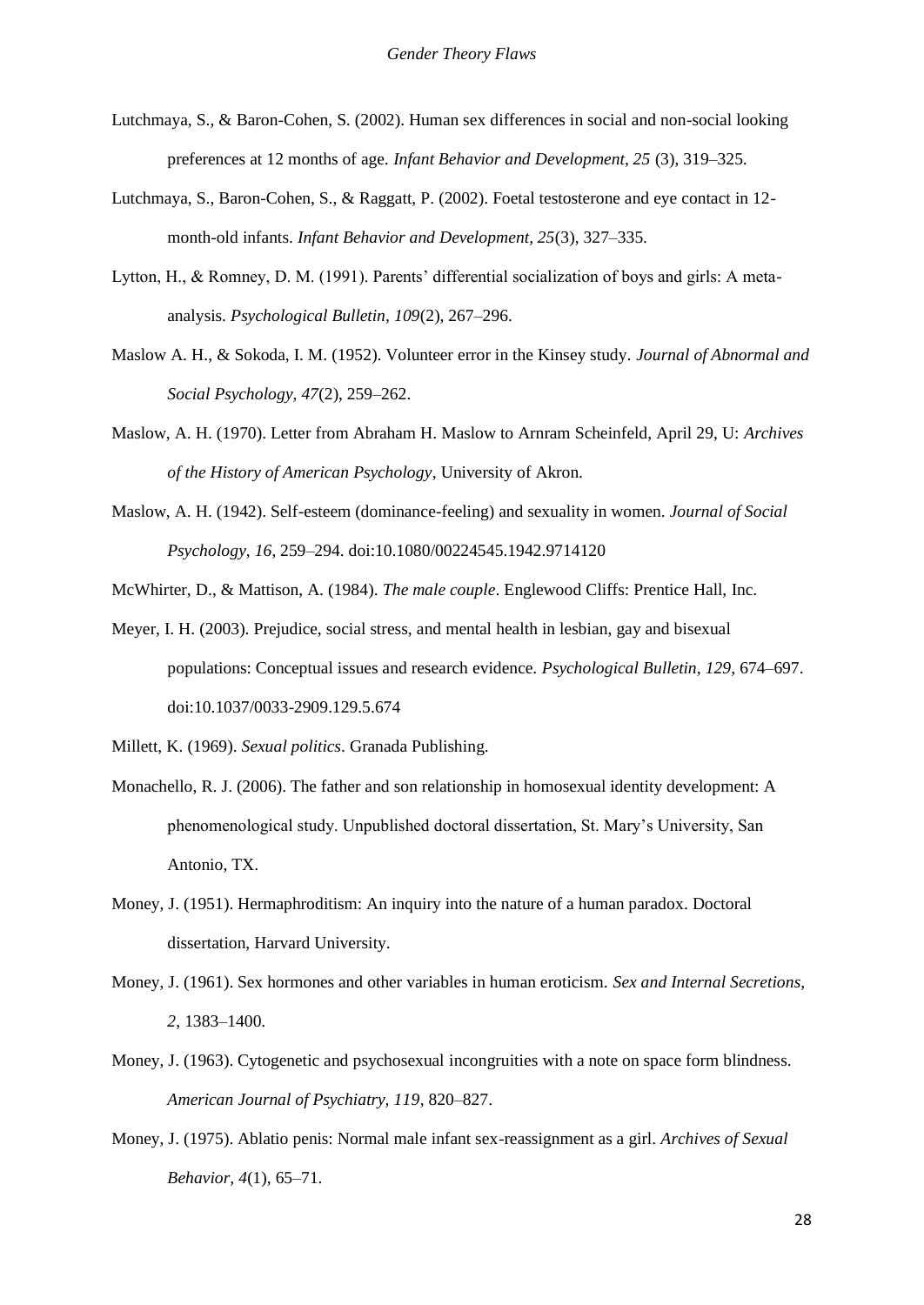- Money, J., & Ehrhardt, A. A. (1972). Rearing of a sex-reassigned normal male infant after traumatic loss of the penis. *Man and Woman/Boy and Girl*. Baltimore: Johns Hopkins University Press.
- Money, J., & Tucker, P. (1975). *Sexual signatures: On being a man or woman*. Boston: Little, Brown.
- Nicolosi, J., Byrd, A. D., & Potts, R. W. (2000). Retrospective self-reports of changes in homosexual orientation: A consumer survey of conversion therapy clients. *Psychological Reports, 86*, 1071–1088.
- Nimmons, D. (1994). Sex and the brain. *Discover, 15* (3), 64–71.
- Paglia, C. (1994). *Vamps and tramps: New essays*. New York: Vintage Books.
- Paglia, C. (1997). Feminists must begin to fulfill their noble, animating ideal. Retrieved January 18, 2013, from<http://privat.ub.uib.no/BUBSY/apollon.htm>
- Phelan, J. E., Whitehead, N., & Sutton, P. M. (Eds.) (2009). What research shows: NARTH's response to the APA claims on homosexuality. *Journal of Human Sexuality*, 1.
- Prejean, J., Song, R., Hernandez, A., Ziebell, A., Green, T., Walker, F., Lin, L. S., An, Q., Mermin, J., Lansky, A. & Hall, H. I. (2011). Estimated HIV incidence in the United States, 2006–2009. *PLos ONE, 6*, 1–13. doi:10.1371/journal.pone.0017502
- Reisman, J. A. (1998). *Kinsey: Crimes & consequences*. Institute for Media Education.
- Reisman, J. A. (2010). *Sexual sabotage: How one mad scientist unleashed a plague of corruption and contagion on America*. Washington: WorldNetDaily.
- Robertson, I. (1977). *Sociology*. New York: Worth.
- Rothblatt, M. (1995). *The apartheid of sex: A manifesto on the freedom of gender*. New York: Crown Publishers.
- Sandfort, T. G. M., Bakker, F., Schellevis, F. G., & Vanwesenbeeck, I. (2009). Coping styles as mediator of sexual orientation related health disparities. *Archives of Sexual Behavior, 38*, 253–263.
- Sandfort, T. G. M., de Graaf, R., & Bijl, R. V. (2003). Same-sex sexuality and quality of life: Findings from the Netherlands Mental Health Survey and Incidence Study. *Archives of Sexual Behavior, 32*(1), 15–22.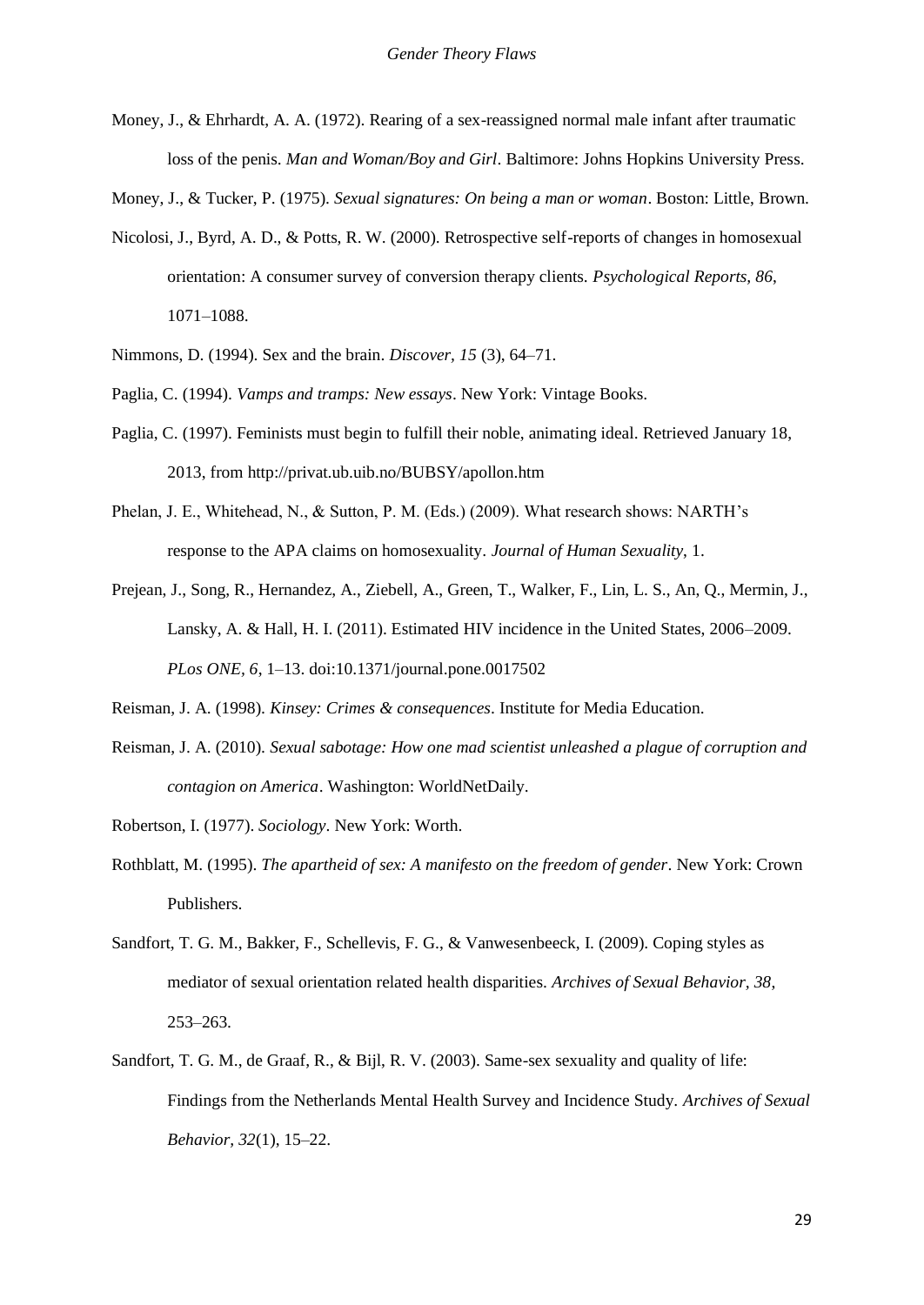Sandfort, T. G. M., de Graaf, R., Bijl, R. V., & Schnabel, P. (2001). Same-sex sexual behavior and psychiatric disorders: Findings from the Netherlands Mental Health Survey and Incidence Study (NEMESIS). *Archives of General Psychiatry, 58*, 85–91.

Sargent, A.G. (1977). *Beyond sex roles*. St. Paul: West.

- Skegg K., Nada-Raja S., Dickson N., Paul C., & Williams, S. (2003). Sexual orientation and self-harm in men and women. *American Journal of Psychiatry, 160*(3), 541–546.
- Smith, A. M., Rissel, C. E., Richters, J., Grulich, A. E., & De Visser, R. O. (2003). Sex in Australia: Sexual identity, sexual attraction and sexual experience among a representative sample of adults. *Australian and New Zealand Journal of Public Health, 27*(2), 138–145.

Socarides, C.W. (1995). *Homosexuality: A freedom too far*. Phoenix: Adam Margrave Books.

- Spitzer, R. L. (2003). Can some gay men and lesbians change their sexual orientation? 200 participants reporting a change from homosexual to heterosexual orientation. *Archives of Sexual Behavior, 32*(5), 403–417.
- Tavris, C., & Offir, C. (1977). *The longest war: Sex differences in perspective*. New York: Harcourt and Javonovich.
- Turrell, S. C. (2000). A descriptive analysis of same-sex relationship violence for a diverse sample. *Journal of Family Violence, 15*(3), 281–293.

Unger, R. K. (1979). *Female and male: Psychological perspectives*. New York: Harper and Row.

Van de Ven, P., Rodden, P., Crawford, J., & Kippax, S. (1997). A comparative demographic and sexual profile of older homosexually active men. *Journal of Sex Research, 34*(4), 349–360.

Vander Zanden, J. W. (1977). *Social psychology*. New York: Random House.

Walder-Haugrad, L., Vaden Gratch, L., & Magruder, B. (1997). Victimization and perpetration rates of violence in gay and lesbian relationships: Gender issues explored. *Violence and Victims, 12*(2), 173–184.

Satinover, J. (1996). *Homosexuality and the politics of truth*. Grand Rapids: Hamewith Books.